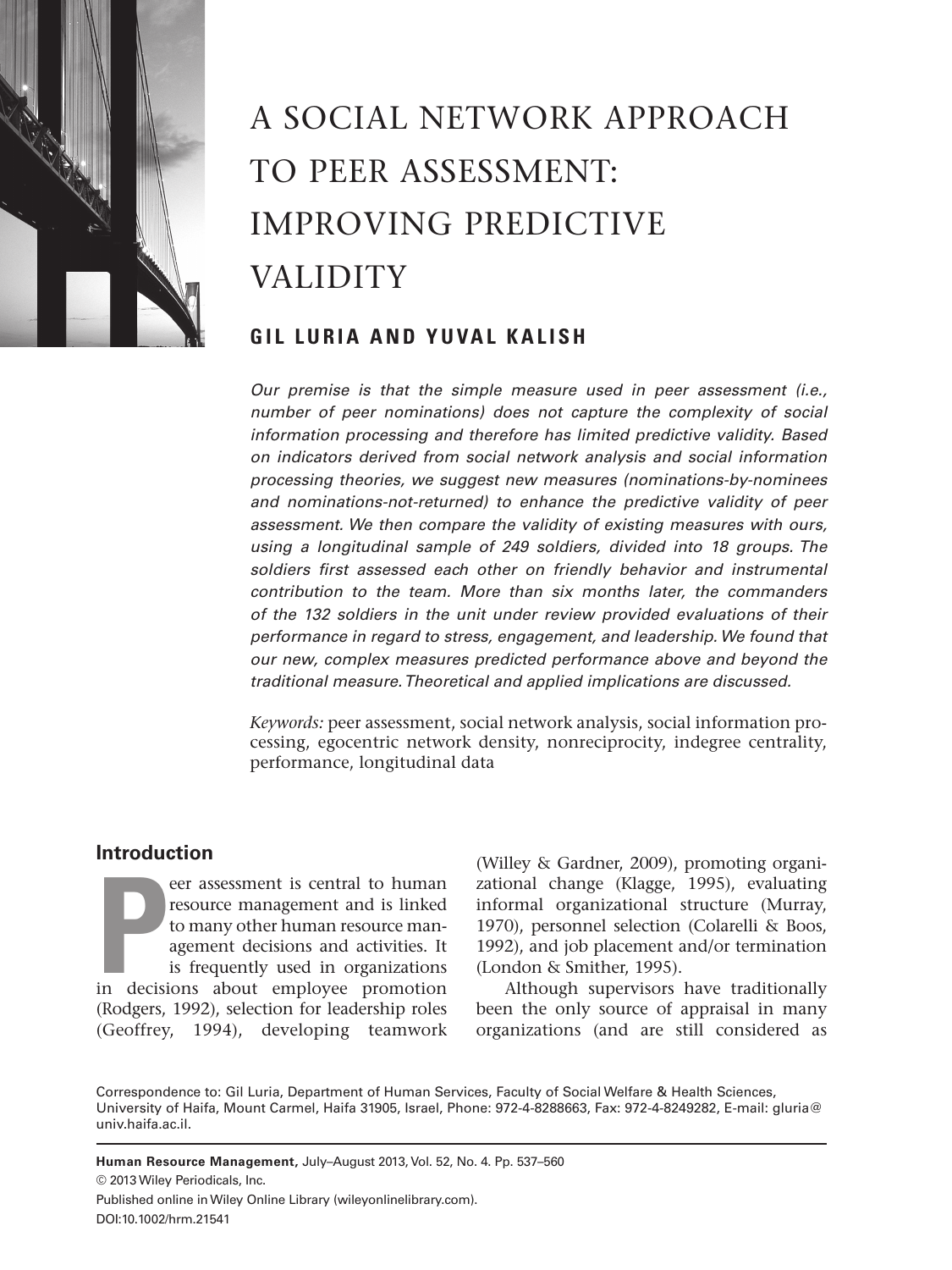an important source of evaluation), it has long been recognized that single-source evaluations are problematic (see, e.g., Kane & Lawler, 1979; Milliman, Zawacki, Norman, Powell, & Kirksey, 1994; Wexley & Klimoski, 1984). Today, jobs are broader and include considerable work in groups. This enables higher exposure of peers to each other in comparison to the past (Katzenbach & Smith, 1993). Furthermore, as work often involves collaboration with colleagues who are not necessarily co-located or in the same organization (Ancona & Caldwell, 1992; Reagans & Zuckerman, 2001), there are advantages to obtaining diverse, external sources of information (Allen & Cohen,

Research has indicated the importance of peer assessment, which has been found to provide information complementary to supervisor evaluation by tapping other dimensions of performance.

1969; Tushman & Scanlan, 1981) on an employee's performance. To address this complexity, organizations often introduce multiple appraisals by both peers and supervisors (Bettenhausen & Fedor, 1997; London & Smither, 1995; Milliman et al., 1994). This study focuses on peer assessment (or peer appraisal, these terms being used interchangeably throughout this article), defined as "having the members of a group judge the extent to which each of their fellow group members has exhibited specified traits, behaviors, or achievements" (Kane & Lawler, 1978, p. 555).

Research has indicated the importance of peer assessment, which has been found to provide information complementary to supervisor evaluation by tapping other dimensions of performance (Borman, 1974; Zammuto,

London, & Rowland, 1982). Peers' evaluations are based on many observations by multiple observers. Such assessments are stable (Smith, 1967) and good for evaluating skills that are conducive to improved performance (Yammarino & Waldman, 1993), as well as presenting accurate judgments of coworkers' behavior (Kane & Lawler, 1978; Lewin & Zwany, 1976; Murphy & Cleveland, 1991; Wexley & Klimoski, 1984). Furthermore,

predictive validity studies have shown that peer assessments accurately predict job performance (Kane & Lawler, 1978; Mayfield, 1970; Reilly & Chao, 1982) and advancement (Kraut, 1975; Roadman, 1964; Shore, Shore, & Thornton, 1992). It seems that what validates peer assessment is both extensive exposure to peers' behavior and the fact that it provides multiple-source evaluations.

Although peer appraisal is often used in organizations, very limited research has focused on the subject, so that there is a dearth of information for organizational guidance (Bettenhausen & Fedor, 1997). We found no studies of the validity or the psychometric properties of the measures for analyzing peer assessment data. Furthermore, all the studies we reviewed used only basic aggregation measures (e.g., number of nominations or average score) in their analysis of peer assessment data. Similarly to London and Smither (1995), we suggest that such measures cannot capture the complexities and multidimensionality of job performance. More importantly, we suggest that such measures are not aligned with established social information processing such as categorization (Hogg & Terry, 2000) that is known to occur when perceiving others in a group. We therefore suggest that the existing measures used to analyze peer assessment data do not utilize the full potential of the assessment data, because part of the obtained information is lost during aggregation of such complex data (Krackhardt, 1987). More importantly, we argue that the predictive validity of peer appraisal can be improved by incorporating measures derived from a social network perspective that integrate the sociopsychological processes by which individuals construct their social world.

The goal of this study is to test whether measures that capture the complexities of interpersonal ratings of social, analytical, and job performance improve the predictive validity of peer assessment data. Based on social categorization processes (Hogg & Terry, 2001), we suggest two measures that can be incorporated in analysis of peer assessment to enhance the predictive validity of peer appraisal. The article is structured as follows: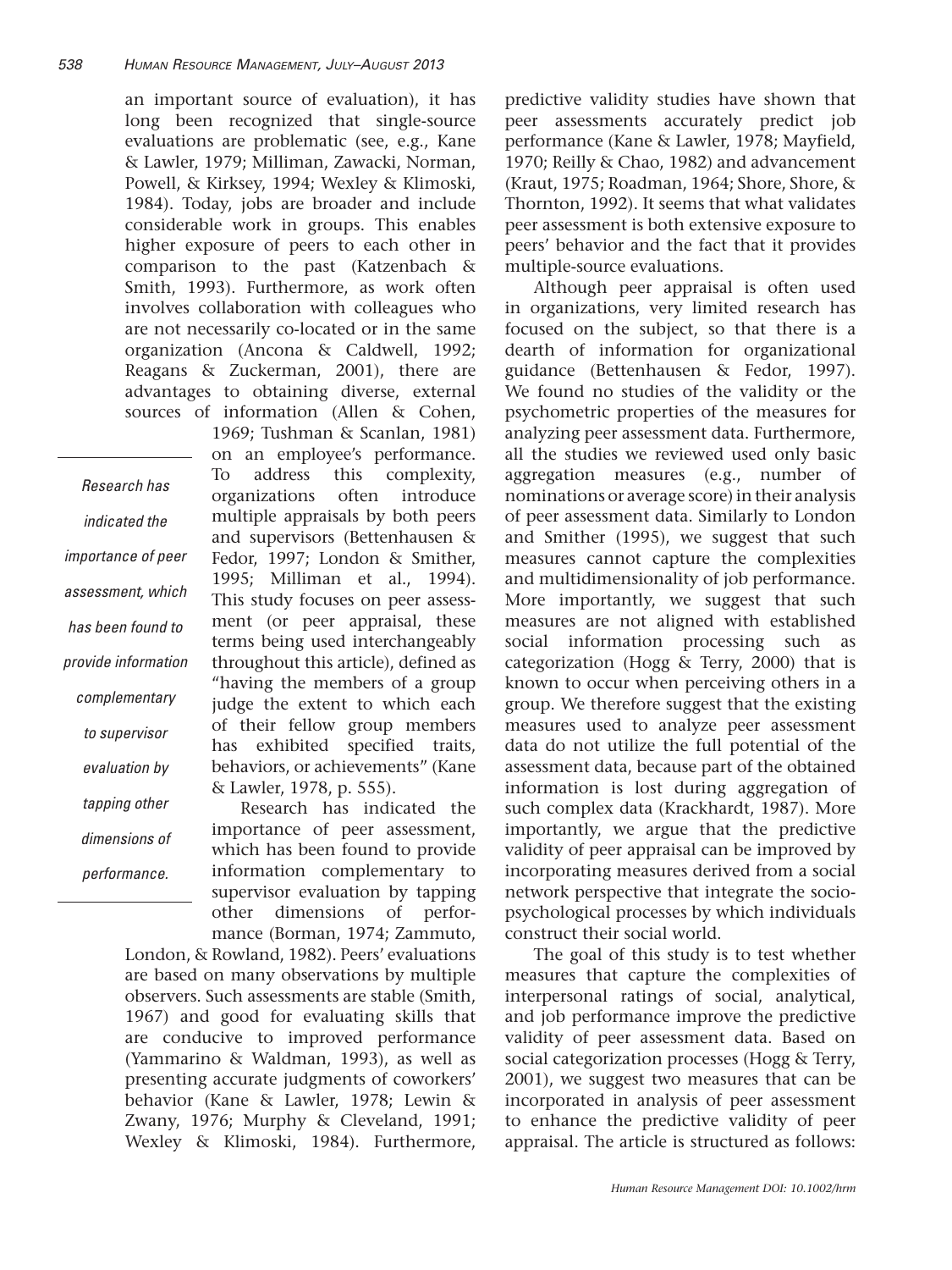introduction of social information-processing processes that are known to operate when people are expected to select others in their group; description of the existing measure for peer assessment (number of peer nominations) and its limitations; description of two measures (nominations-by-nominees and nominations-not-returned) that can overcome these limitations since they better account for the hierarchies of individual social information processing.

#### **Social Information Processing and the Prototypicality Gradient**

People use concepts—mental representations of categories—to make sense of their world (Kunda, 2002). Eleanor Rosch's (Rosch, 1978; Rosch & Mervis, 1975) seminal studies suggested that people compare a natural object (e.g., a pigeon) to a prototype, an abstraction that they have in their minds (e.g., a bird prototype), and this comparison guides their expectations, behaviors, and even emotional responses to that object. Rosch's studies also show that some objects are perceived as more prototypical (i.e., as better matches to the prototype) than others. Thus, for example, a pigeon is more aligned (or prototypical) with their concept of "bird" than an ostrich.

The social information approaches suggest that, as with classification of natural objects, people construct their social world based on the information they perceive, the context in which they are embedded, and the prototypes they have (Leyens & Fiske, 2002).

Social identity theory (Tajfel & Turner, 1979) is based on social comparisons intended to confirm or establish differences among group members. In his self-categorization theory (an extension of social identity theory), Turner (1985) proposes that social categorization gives rise to depersonalization of self and others and generates social phenomena, such as social hierarchy. Thus, social categorization divides members of a group into those who are perceived as either more or less resembling a prototype (Hogg, 1992, 1993, 2001).

According to self-categorization theory (Turner, Hogg, Oakes, Reicher, & Wetherell, 1987), when making sense of the social world, especially in cognitively complex situations, depersonalization occurs, so that social cognition is guided by prototypicality (Hogg & Terry, 2000). In complex tasks such as peer assessment, simple, clear prototypes reduce uncertainty (Brewer & Harasty, 1996; Campbell, 1958; Hamilton, Sherman, & Lickel, 1998). As Hogg and Terry (2000, p. 126, *italics added*) argue: "Within groups people are able to distinguish themselves and others in terms of how well they match the prototype. *An intragroup prototypicality gradient exists—Some people are or are perceived to be more prototypical than others*," and even subtle differences in prototypicality have significant impact on social information processing and

individual behavior (Haslam, Oakes, McGarty, Turner, & Onorato, 1995). Empirical studies have proven that the level of prototypicality influences social attraction (Hogg, Cooper-Shaw, & Holzworth, 1993; Hogg & Hains, 1998), intragroup structure (Hornsey & Hogg, 1999, 2000), and within-group rejection of members (Marques & Paez, 1994).

To summarize, social identity (Tajfel & Turner, 1979) and selfcategorization theories (Turner et al., 1987) suggest that social information processing is guided by prototypicality, especially in complex tasks. When depersonalization occurs, social complexity is reduced, so that individuals assess others according to a prototypicality gradient. This gradient is hierarchical, so that some individuals are viewed as more prototypical

than others. We argue that the complexities of peer assessment may involve assessments based on prototypicality, and therefore analysis of peer assessment data should incorporate measures that integrate the prototypicality gradient. Such social comparisons can be captured by exploring how pairs of peers assess each other, assuming that a more prototypical member is more likely to be selected, but not to select others; and by analyzing the level of prototypicality of group members who select

The goal of this study is to test whether measures that capture the complexities of interpersonal ratings of social, analytical, and job performance improve the predictive validity of peer assessment data.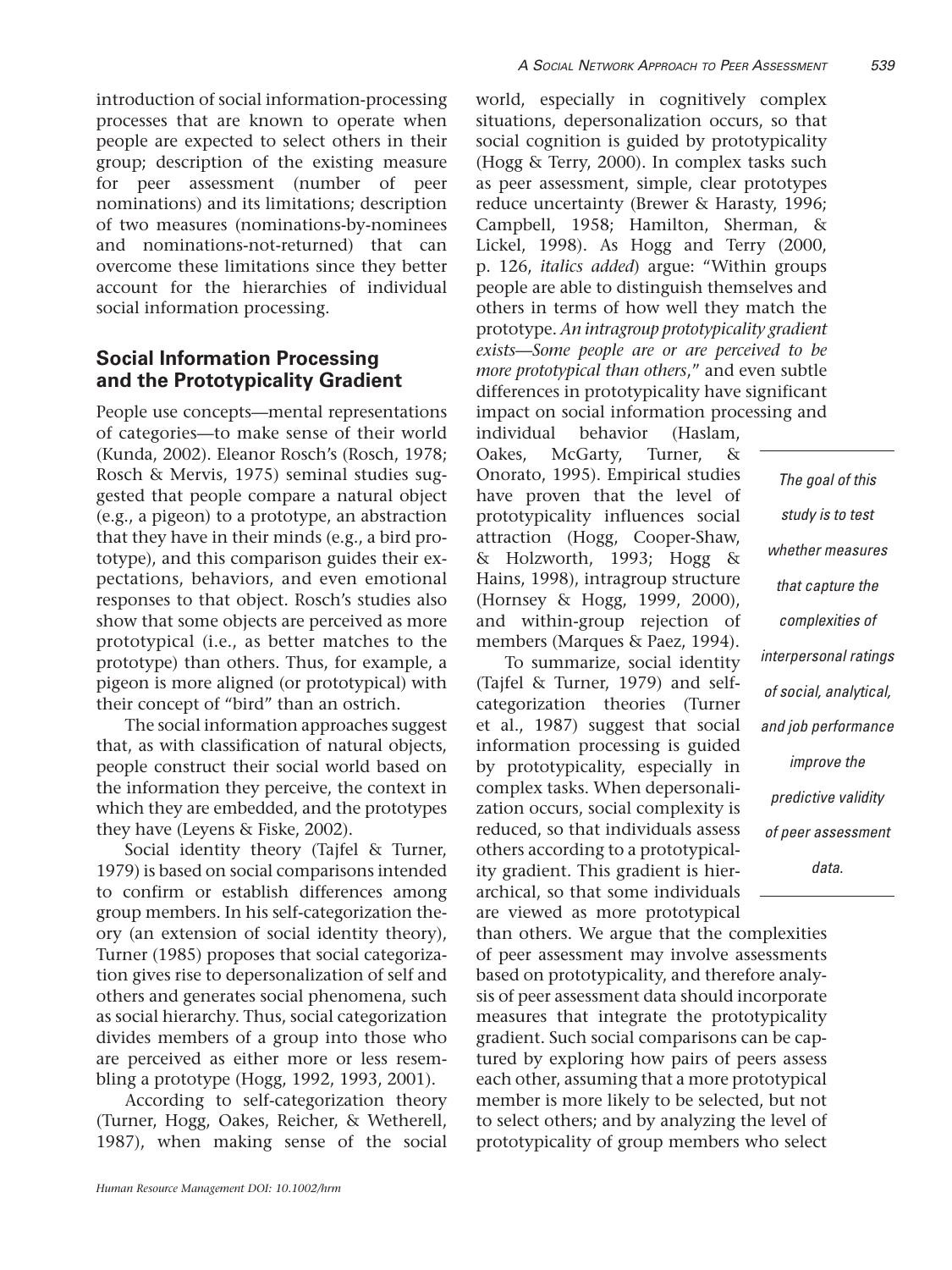a peer, under the assumption that a more prototypical group member is a better assessor.

We therefore present two additional measures that are more attuned to the hierarchical nature of social information processing, and thus provide better validity in regard to peer appraisal. After presenting the standard measure of peer nominations, and discussing its strengths and limitations, we propose two other measures: namely, nominations-notreturned and nominations-by-nominees.

# Peer Nominations Measure

This measure taps into the prototypicality gradient of the assessed characteristic by as-

We argue that the complexities of peer assessment may involve assessments based on prototypicality, and therefore analysis of peer assessment data should incorporate measures that integrate the prototypicality gradient.

suming that the more people recognize a person as displaying the assessed characteristic, the more prototypical the person is in regard to that characteristic. The two main methods for peer evaluation (see Kane & Lawler, 1978, for a review) share a similar logic. The first method, "peer rating," consists of each group member rating his/her peers on a specific characteristic (e.g., contribution to the group), typically using a Likert scale for each characteristic. The final assessment score of an individual is calculated as the average of these evaluations (see, for example, Beehr, Ivanitskaya, Hansen, Erofeev, & Gudanowski, 2001; Klagge, 1995). In the "peer nominations" method (used in this study), each member of a group designates a specified number of group members as representing a high (above threshold) level of a particular characteristic

(e.g., those they think have contributed the most to the group). The score of the assessment is calculated either as the sum of selections (i.e., the number of peers who selected the employee) or as the proportion of selections according to team size. Of these two measures, peer nomination is more widely used (Love, 1981) and more reliable and valid (Kane & Lawler, 1978; Shore et al.,

1992) than peer ratings. It seems that group members are better able to indicate a few group members who are high on an assessed dimension than to rate all the members of a group, perhaps because, given the limited choice, the prototypicality gradient is steeper, leaving less chance of error.

These two measures derive from the same logic. Since prototypicality is related to performance, leadership, and even emotional reactions (Eden & Leviatan, 1975; Hogg, 2001; Hogg & Terry, 2000; Hogg & van Knippenberg, 2003; Lord, Brown, Harvey, & Hall, 2001; Lord, Foti, & Devader, 1984); and since prototypicality has been shown to be stable over time (Epitropaki & Martin, 2004), especially in the same context (Brown & Lord, 2001), we argue that individuals perceived initially as prototypical will continue to be perceived thus, and will therefore perform better in the future. Thus, the logic of the peer-nominations measure is that individuals who are more frequently nominated or receive higher rating are considered as more prototypical in regard to the assessed characteristic, and are therefore likely to perform better.

This theoretical link proposed between peer nominations and future performance has been substantiated by Moreno's "sociometry." Moreno identified individuals selected by many of their peers, suggesting that they were higher in the "group hierarchy" than others, and can therefore be classified as better performers according to the peernominations measure (Moreno, 1934). Building on the established fact that level of assessment in the present is a valid predictor of an individual's level of performance in the future (Arthur, Day, McNelly, & Edens, 2003; Gaugler, Rosenthal, Thornton, & Bentson, 1987), and on other research findings about the predictive validity of peer assessment measures (Kane & Lawler, 1978; Kraut, 1975; Love, 1981; Mayfield, 1970; Reilly & Chao, 1982; Roadman, 1964; Shore et al., 1992), we hypothesize that peer-nomination scores will predict future performance.

*Hypothesis 1: Peer-nomination scores are positively related to future performance.*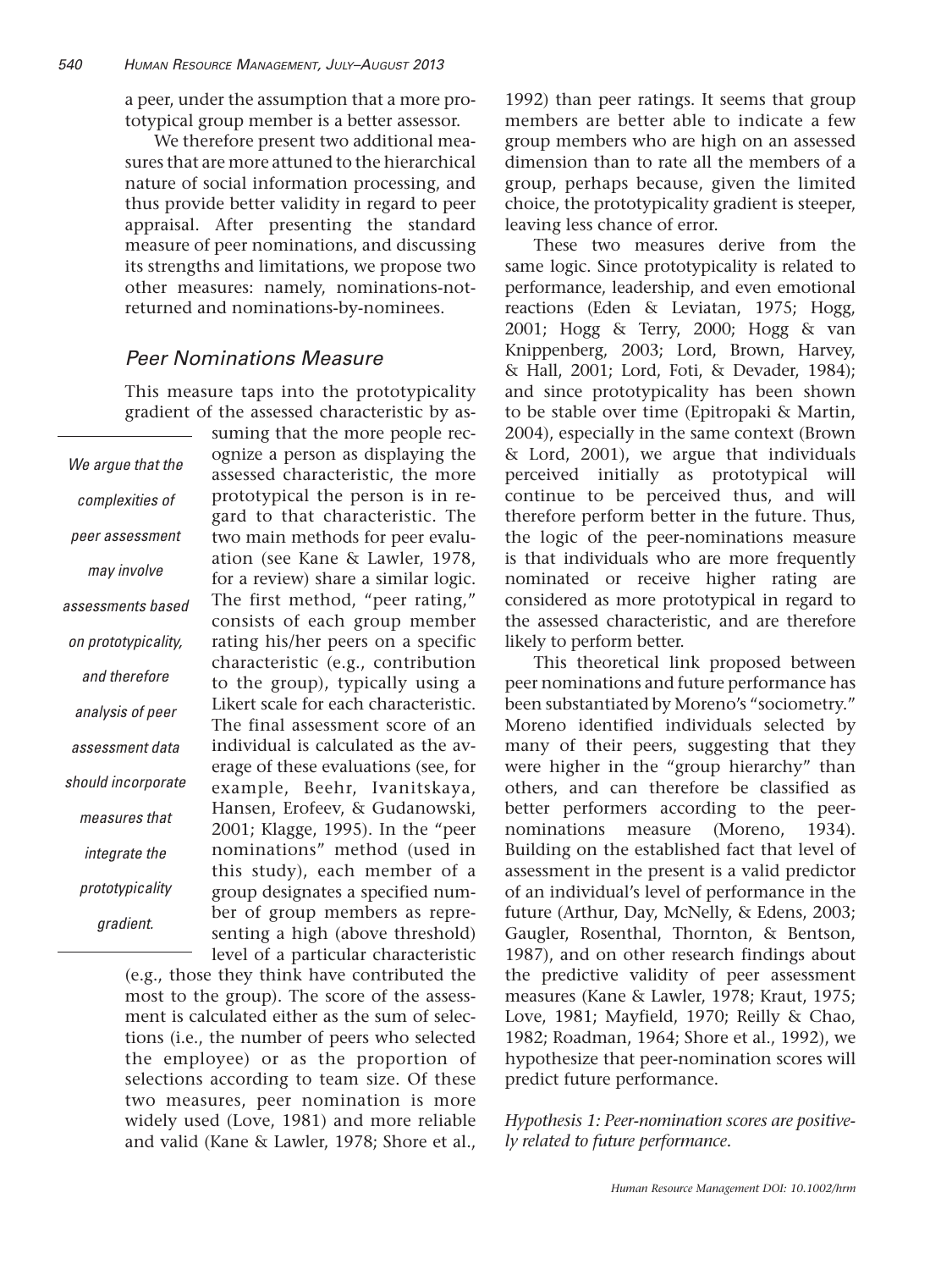Utilizing insights gained from social information processing with analytic indicators derived from social network analysis of peer assessment data, we show that more complex measures of peer assessment should be considered. We believe that the peer-nominations measure may be inadequate for capturing the hierarchical nature of the prototypicality gradient of an assessed characteristic, because peer nomination discounts the prototypicality of the nominator. The measure is based on aggregation of nominations, thus assuming equality of nominees.

#### Nominations-Not-Returned as a Measure of Hierarchy

Individuals differ in the extent to which they display an assessed characteristic; hence, we argue that nominations-not-returned is an important indicator that taps into the prototypicality gradient. Louch (2000) found that individuals tend to return (or reciprocate) nominations, with about 75 percent of the selections in some networks exhibiting reciprocation. Thus, if *A* nominates *B*, in most cases *B* will also nominate *A,* reciprocity being a very powerful norm of human behavior (Cialdini, 2001).

However, according to theories such as social identity theory (Tajfel & Turner, 1979) and self-categorization theory (Turner, 1985; Turner et al., 1987), if *A* nominates *B* and *B* does not reciprocate, the nomination is meaningful in regard to the hierarchical position of *B* in the group, suggesting differentiation in the level of the assessed characteristic. Based on the social identity (Tajfel & Turner, 1979), self-categorization (Turner et al., 1987), and social comparison (Festinger, 1957) theories that group members conduct upward comparisons, we suggest that group members should *not* nominate other members less prototypical than themselves. Conversely, less prototypical individuals should select more prototypical members, thereby creating a hierarchical social structure via social categorization and upward comparisons.

Reciprocal selections are indicators of equality (Hanneman & Riddle, 2005).

For example, in the case of peer assessment, returned nominations indicate that no member has a higher assessed characteristic than the nominating individual (e.g., both nominated each other as a contributor to the team). Nominations-not-returned, however, indicate levels of the assessment hierarchy where there are unequal assessments between two peers. These unequal assessments suggest a hierarchy of the assessed characteristic, and that social comparison is enhanced where there is a limited number of nominations (as in our sample), because the small number of members in the group makes it impossible to select all or even most of the peers.

We suggest that the nominations-notreturned measure captures those higher on the assessed characteristic, either because they are nominated by so many that they cannot reciprocate, due to limited number of nominations allowed, or because the nominated individuals select others as even higher on the assessed characteristic. Thus, in regard, for instance, to popularity, nominations-not-returned adds a hierarchy to the assessed characteristics based on dyadic comparisons while controlling for peer nominations.

Consider, for example, individuals *A* and *B,* both selected by three other peers as contributors to the team. Assume that each individual can only nominate three others. *A*'s and *B*'s peer-nominations score is exactly the same (3), since they both received three nominations. Then assume that *A* reciprocates by nominating everyone who has nominated him or her. In terms of the prototypicality gradient, *A* is at the same level as the individuals who nominated him. Thus, *A*'s nominations-not-

Based on the social identity, selfcategorization, and social comparison theories that group members conduct upward comparisons, we suggest that group members should not nominate other members less prototypical than themselves.

returned score is 0. *B*, however, reciprocates only one nomination, and nominates two others who did not nominate him as contributing to the team. In this case, *B's*  nominations-not-returned score is 0.67, because, out of the three nominations, two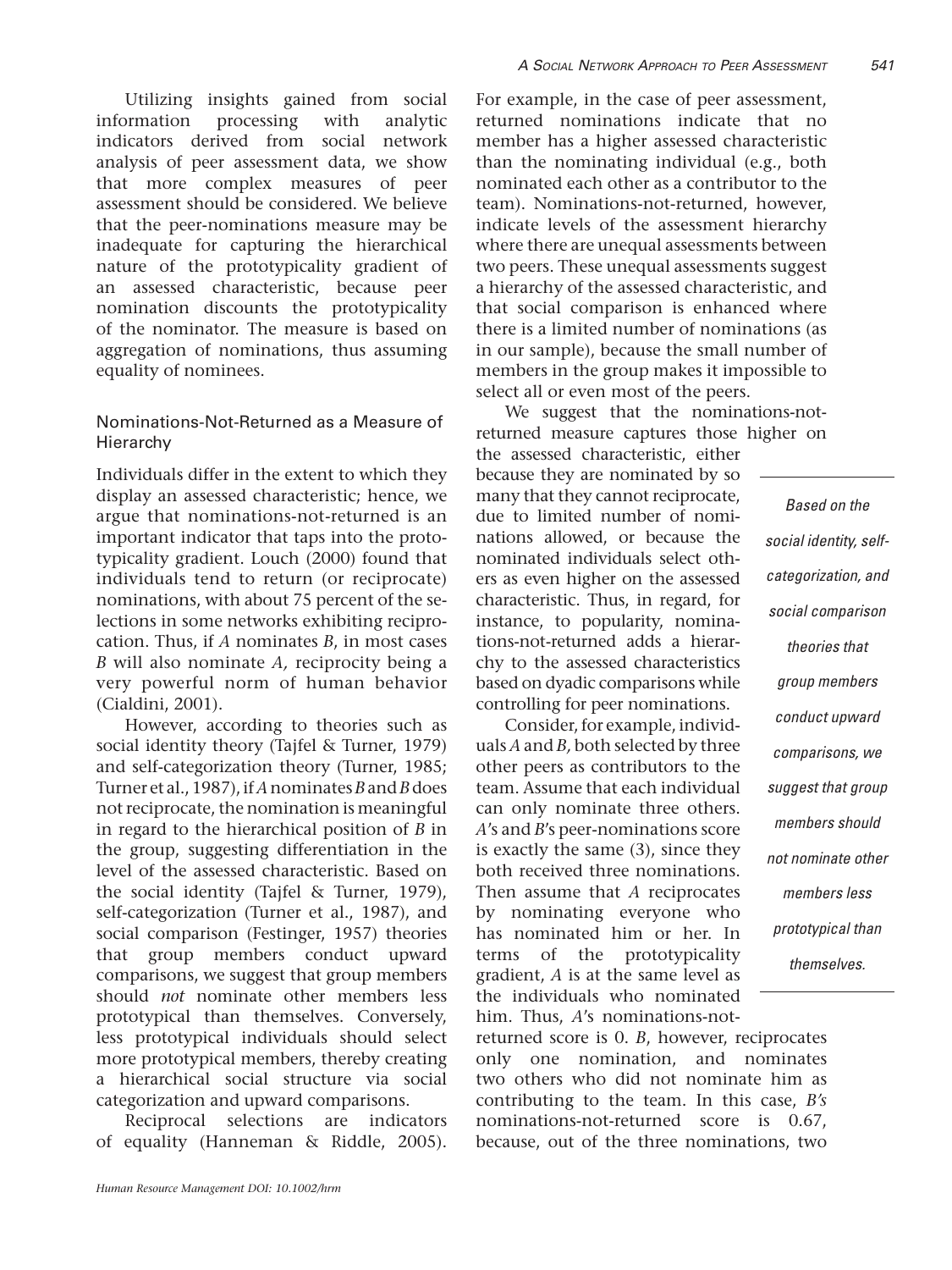

*Note:* Two individuals with similar peer nominations  $($ indegree  $= 3)$ , but with different nominations-not-returned scores. Individual *B* is hierarchically higher than individual *A*. Circle size represents level of performance on the attribute.

**FIGURE 1.** Nominations-Not-Returned in Peer Assessment Network

were not returned. Accordingly, *B* is higher in the prototypicality gradient than one of the nominating individuals, and lower than the other two (see Figure 1).

We argue that, controlling for peernominations score and with a limited number of nominations, *B* is higher in the assessment hierarchy than *A,* and therefore has better potential to be a good performer in the future (see Figure 1). In sum, we posit that, controlling for incoming nominations, there will be a positive relationship between nominationsnot-returned and future performance.

*Hypothesis 2: Controlling for peer nominations, nominations-not-returned will add to the reliability of prediction of future performance. The more nominations individuals receive but do not return to the nominees, the higher their future performance.* 

#### Nominations by Nominees: The Hierarchy Concealed in Triads

Sociologists theorize that triads—three actors and the linkages among them—are qualitatively different from dyads (Simmel, 1955). Moreover, insights derived from social network analysis suggest that examination only of dyadic measures (e.g., peer-nominations measure and/or nominations-not-returned) is

often inadequate for capturing network complexity and the effects on dependent variables (Burt, 1992; Robins, Pattison, Kalish, & Lusher, 2007).

The current measure of peer nominations determines one's position in a hierarchy according to the number of selections received from others, while the nominations-not-returned measure focuses on being selected without reciprocating the nominations. Both measures are dyadic, representing the hierarchical organization of the prototypicality gradient. However, hierarchy can also be captured by triadic measures. We suggest that nominations-by-nominees can provide additional information about an individual's hierarchical status in a network.

Nominations-by-nominees is defined thus: when peer *A* is the evaluated person, two peers, *B* and *C*, have nominated *A* on an assessed characteristic, and at least one of them has also nominated the other on that characteristic. Let us consider three instances. In the first case, *B* and *C* do not nominate each other on the assessed characteristic. In this case, *A* has a peer nomination score of 2 and a nominations-by-nominee score of 0, so *A* is clearly higher on the assessed characteristic hierarchy than *B* and *C*. In the second case, *A* is nominated by both *B* and C, but *C* also nominates *B*. In this case, *A*'s nominations-by-nominees score is 0.5. Thus, a hierarchy—*A* is higher than *B*, who is higher than *C*. The third case, in which *A* is nominated by *B* and *C*, who also nominate each other on the assessed characteristic, provides *A* with a nominations-by-nominees score of 1, since both of the two nominations between nominees exist (i.e., *A* was nominated by two individuals, both of whom display the assessed characteristic). In sum, *A* is higher in the prototypicality gradient, because he has been selected by prototypical others (see Figure 2).

Explanation of why a higher score in nominations-by-nominees in peer assessment indicates a higher level of prototypicality can be found in the literature about expert opinion (Brass & Burkhardt, 1993). Drawing on resource dependence, social comparison, and social information-processing theories,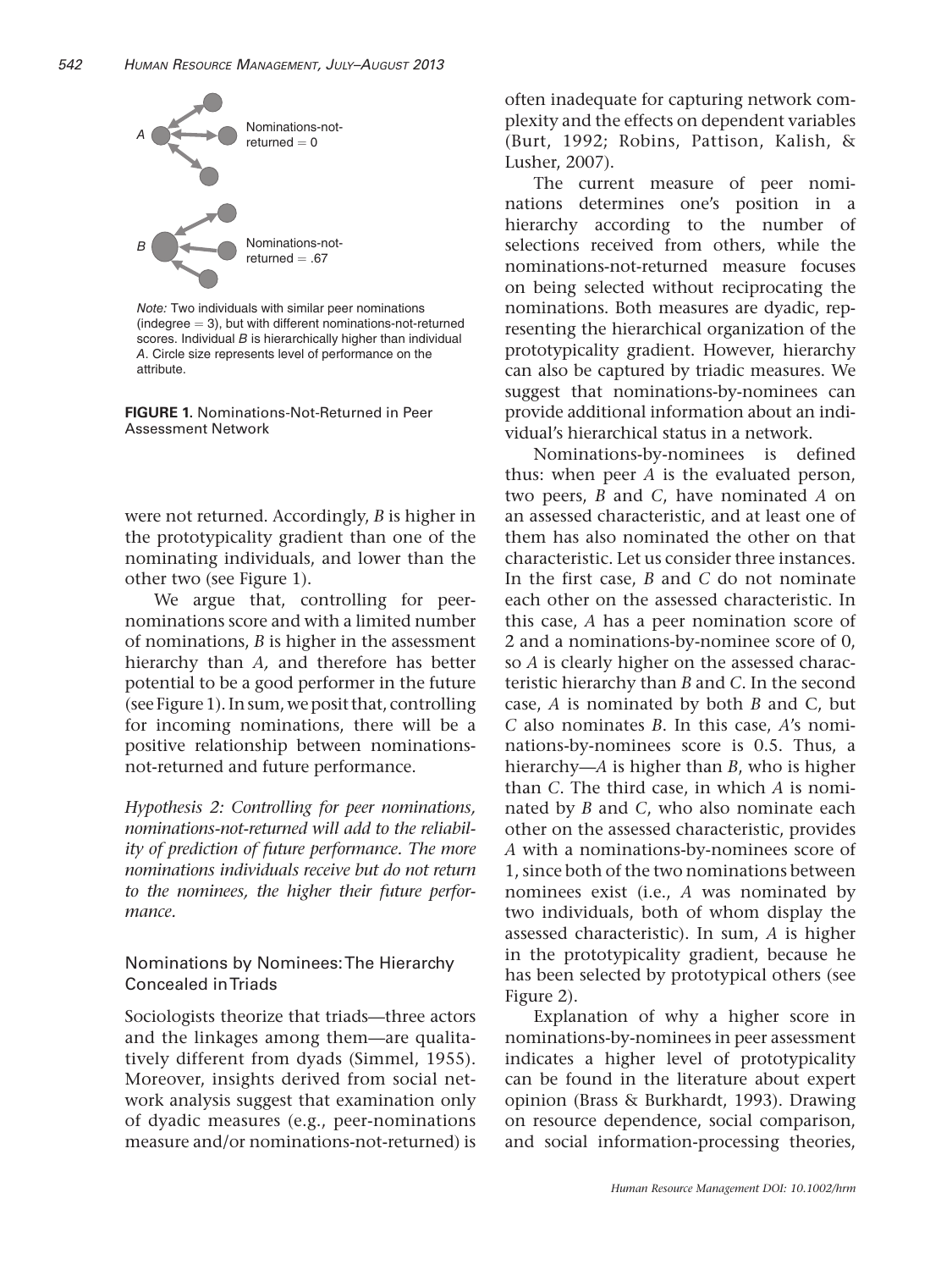

*Note:* Nomination by nominees in peer nominations and performance. Individual *A* (evaluated in the left network) is nominated by individuals *B* and *C* as an expert, as does individual *C*; therefore, *B* is a nominee. Conversely, individual *D* (evaluated in the right network) is nominated by *F* and *E* (both of whom were not nominated by others). Based on the nominations-by-nominees measure, individual *A* is higher in the hierarchy than *D* although both received the same number of nominations (2). Circle size represents level of assessed performance on the attribute.

#### **FIGURE 2.** Nominations-by-Nominees in Peer Assessment Network

Brass and Burkhardt (1993) argued that an individual's centrality in the network of a group reinforces his/her reputational power. Individuals selected by other group members can be accepted as individuals with the reputation of experts and therefore better evaluators of a characteristic. For example, in assessments of cognitive ability, peers with the reputation of high cognitive ability should be better evaluators than those with lower cognitive ability. In other words, those who are higher on the assessed characteristic should be selected by more members of a group, but also by members selected by others as high on the characteristic.

Individuals perceived as prototypical should nominate others who are even more prototypical, according to social comparison theory (Festinger, 1957). A prototypicality hierarchy is thus created in which the more prototypical member is nominated by others who have themselves been nominated as prototypical.<sup>1</sup> The information obtained from this triadic comparison adds to information from the peer-nomination score, and from the proposed nominations-not-returned score that only concerns dyadic comparisons. We therefore hypothesize that nominations-bynominees will improve prediction of future performance better than peer-nominations and nominations-not-returned:

*Hypothesis 3: Nominations-by-nominees will improve prediction of future performance over other measures of assessment.* 

#### Expressive and Instrumental **Assessments**

Peer assessments often require employees to assess their peers according to several dimensions. In this study, we have assessed two psychological dimensions that frequently appear in studies on social information processing. Asch (1946) found that social information processing can be reduced to two primary dimensions: social and intellectual. Bales (1950) and Slater (1955) identified socioemotional orientation and task orientation as the two dimensions from which group members formed impressions of others. Leadership studies emphasize that subordinates evaluate managers on task and people orientation (Yukl, Gordon, & Taber, 2002). Fiske, Cuddy, and Glick (2007, p. 77) state that "people everywhere differentiate each other according to liking (warmth, trustworthiness) and respecting (competence, efficiency)."

In regard to social relationships, Ibarra (1992, 1993) indicates the universal dimensions of expressive and instrumental ties. Instrumental ties (in the context of work) involve exchange of job-related resources, including information, expertise, and material resources (Kram, 1988; Thomas, 1990). Expressive ties involve an exchange of friendly behavior and (emotional) support and are characterized by higher levels of trust and closeness than instrumental ties (Krackhardt, 1992).

In this study we concentrate on these two dimensions, referring to them as expressive versus instrumental dimensions (Ibarra, 1992, 1993). It is obvious that assessing others on the instrumental dimension is highly relevant to future performance, but why the expressive dimension is also relevant is less obvious. Casciaro and Lobo (2008) demonstrated that people prefer having instrumental ties with people they like. Social ability to connect with others helps individuals to tap into knowledge available in a group. Thus, individuals assessed as high on the expressive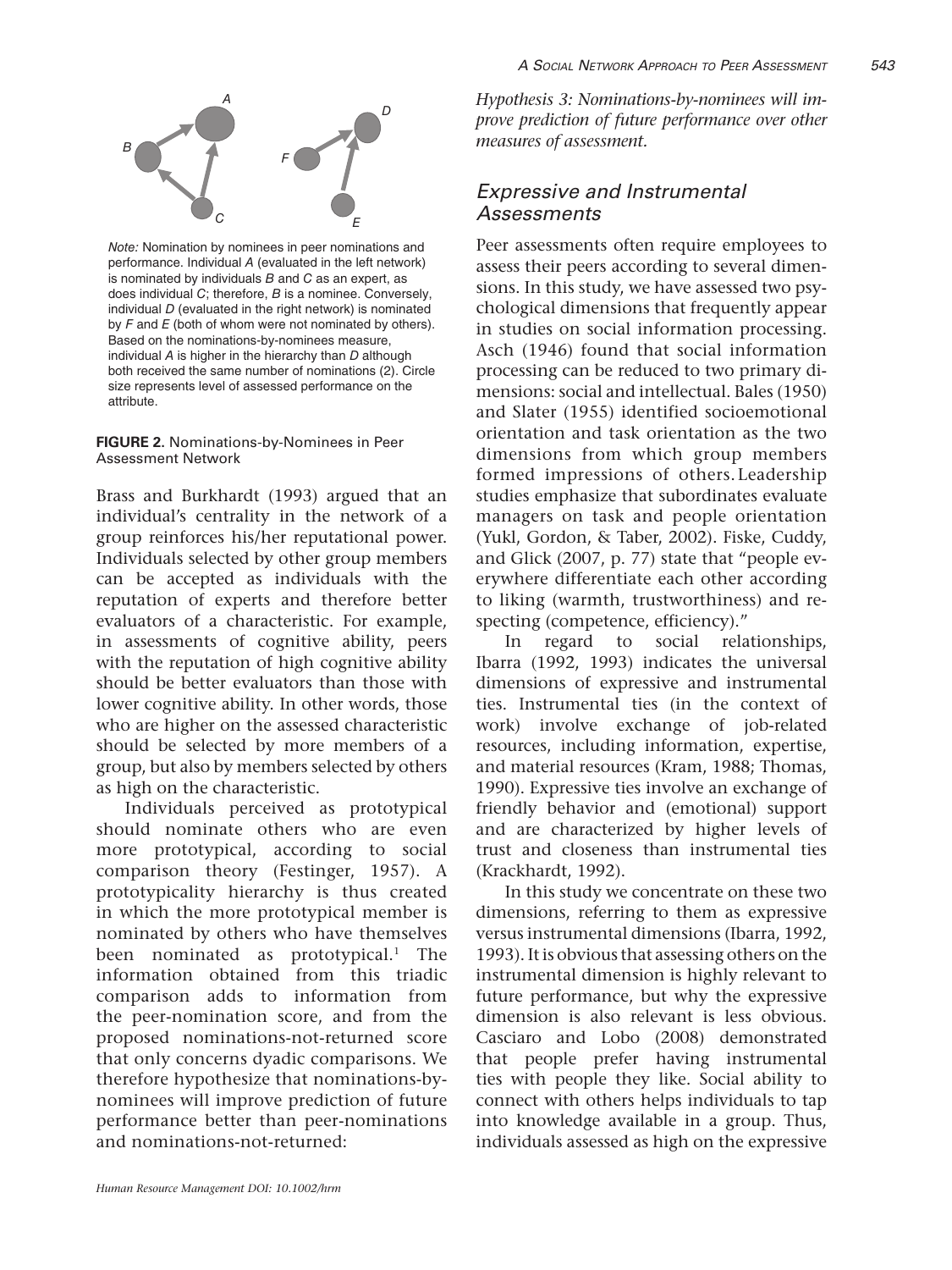dimension will ultimately perform better due to the resources acquired from cooperation with other group members. To assess how individuals perform and to validate the two peer-assessment dimensions, we focused on: engagement, performance under stress, and leadership. These are highly relevant to every work setting, and are distinct from one another, so that together they capture a wide spectrum of aspects of performance as related to peer assessment.

# Social Network Analysis and Perceptions of Expressive and Instrumental Prototypical Behavior

Social network analysis is an analytical framework assisting data collection and analysis in

Future performance of an individual can be assessed not only by how many selections/ nominations he or she has received, but also by evaluating other indicators based on peer nominations that also reflect the hierarchy of nominations.

order to capture organizational processes (Tichy, Tushman, & Fombrun, 1979). Social networks consist of actors, and of linkages that may be directed (i.e., have a source and a target). In the case of peer evaluations, the "actors" nominate others who display the assessed characteristic (linkages). This results in a network of nominations according to assessed characteristics (but *not* social relationships or ties between individuals). Such networks tap into prototypical representations of social reality (Freeman, 1992; Knoke & Kuklinski, 1982; Krackhardt, 1987). We selected a networkanalysis framework because it offers indicators of hierarchy among nominees that comprise more information, and can capture the within-group prototype gradient.

We suggest that the new indicators—nominations-notreturned and nominations-bynominees—can enhance our

knowledge of within-group social relationships, which can, in turn, add to our understanding about individual group members. Thus, future performance of an individual can be assessed not only by how many selections/nominations he or she has received, but also by evaluating other indicators based on peer nominations that also reflect the hierarchy of nominations.

# **Method**

# Sample and Procedure

Participants were 249 Israeli male recruits, volunteers for a two-day selection process for an all-male military unit. All recruits were 18 years old and had completed high school. Selection took place out-of-doors and resembled selection processes in civil organizations, in which observers and raters evaluate candidates' performance. Recruits were divided into 18 groups in which the commanders made sure that the recruits did not know each other. They were asked to perform a variety of tasks together with their new peers. As in other military tasks, the recruits were dependent on their peers in order to complete their assignments, and the group members were consistently together, making it possible for them to evaluate each other. Observers evaluated the recruits using code numbers printed on their shirts, which were visible throughout the procedure. The selection rate of recruits accepted to the unit was about 53 percent, and eventually 132 of these recruits were accepted to the unit.

At the end of the selection procedure, peer assessment was conducted in every group, focusing on evaluating friendly behaviors and contribution to the group, two aspects that are relevant indicators for elite unit performance and can be readily assessed after two days of shared activity. Each member of each group had to identify three other members who, in his opinion, contributed most to the group, and three that demonstrated more friendly behaviors during the selection than other group members.

The soldiers were placed in a circle to allow all group members to see the numbers printed on the shirts (they did not know each other by name). This made it possible for soldiers to see the numbers of the other group members, but because they continuously scanned the entire circle, it was difficult to note who selected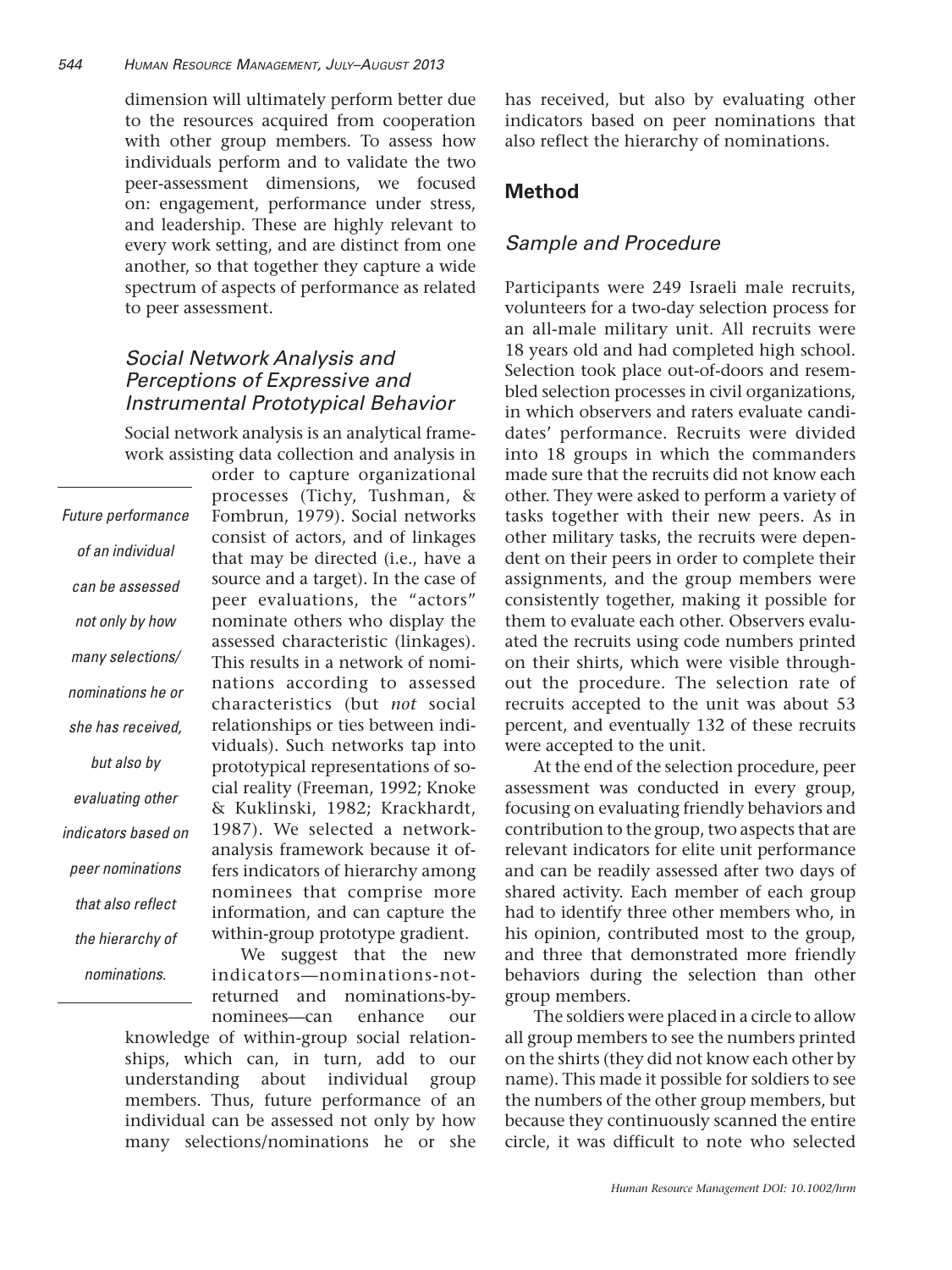whom, or for them to look at each other's assessments. A member of the psychology department distributed the questionnaires, explaining that the recruits should write the numbers of those they nominated, based on their reactions to these members' behavior during the two previous days. For each group, recruits' responses were entered into two matrices, so that a "1" in cell-*i,j* indicates that individual *i* nominated individual *j*  as representing the assessed characteristic. One such matrix represented assessment of friendly behavior (i.e., our "friendly behavior network"). The other represented assessment of the contribution to the team (i.e., our "contribution network")

Each unit commander also evaluated his recruits, on a Likert scale, after interviewing each of them at the end of the selection process.

To validate the peer-assessment tool, we conducted a performance assessment of these soldiers about six months later. Performance was assessed by the commanders who had been working with them and training them. It is important to note that the commanders acted as guides during the basic training period. That is, they were consistently with the soldiers, giving them assignments of increasing difficulty, observing their performance, and providing feedback on their evaluated performance. The commanders also collected multiple measures reflecting each soldier's behavior, written tests about weapons and tools, objective measures of performance such as number of hits in target practice, or time taken for an obstacle course. Based on their evaluations, the commanders assessed the soldiers on a Likert scale, on three measures that are central to a soldier's role: performance under stress, engagement, and leadership.

#### Measures: Peer Assessment

The *peer-nominations score* represents the number of people who select an individual as demonstrating friendly behaviors (in the friendly behavior network) or as a contributor to the team (in the contribution network). Since the groups differed slightly in size, we normalized indegree centrality, calculating it as the proportion of others on the team who nominated the respondent as demonstrating friendly behavior or as a contributor (Wasserman & Faust, 1994). The index ranged from 0 (the respondent was not selected) to 1 (the respondent was selected by everyone on the team). This represents the traditional organizational measure in peer-assessment tools, and is similar to the measure called *indegree centrality* in social network analysis.

*Nominations-not-returned* was calculated as the proportion of unreciprocated selections (in both networks) from other group members. Nominations-not-returned scores ranged from 0 (all those who selected an individual were reciprocally selected) to 1 (none

of those who selected an individual were reciprocally selected by that individual). This is similar to the nonreciprocity measure in social network analysis.

*Nominations-by-nominees* was calculated as the number of selections (in both networks) of an individual divided by the potential number of selections among others and presented in percentages. Thus, our measure of nominations-by-nominees is  $d = 2l/n(n-1)$ , where *n* is the number of peer nominations and l reflects the number of selections of an individual by others in the friendly behavior and/or contribution network. Since we define *n* according to peer nominations (the number of selections received), our nominations-bynominees measure is similar to the more traditional measure of (indegree-based) egocentric network density. Nominations-bynominees ranges from 0 (none of the group members who selected the individual selected each other)

It is important to note that the commanders acted as guides during the basic training period. That is, they were consistently with the soldiers, giving them assignments of increasing difficulty, observing their performance, and providing feedback on their evaluated performance.

to 1 (all of the group members also selected each other). All three peer-assessment measures were calculated using the UCINET program (Borgatti, Everett, & Freeman, 2002).

*A supervisor's assessment* (control) tested whether the information collected from peers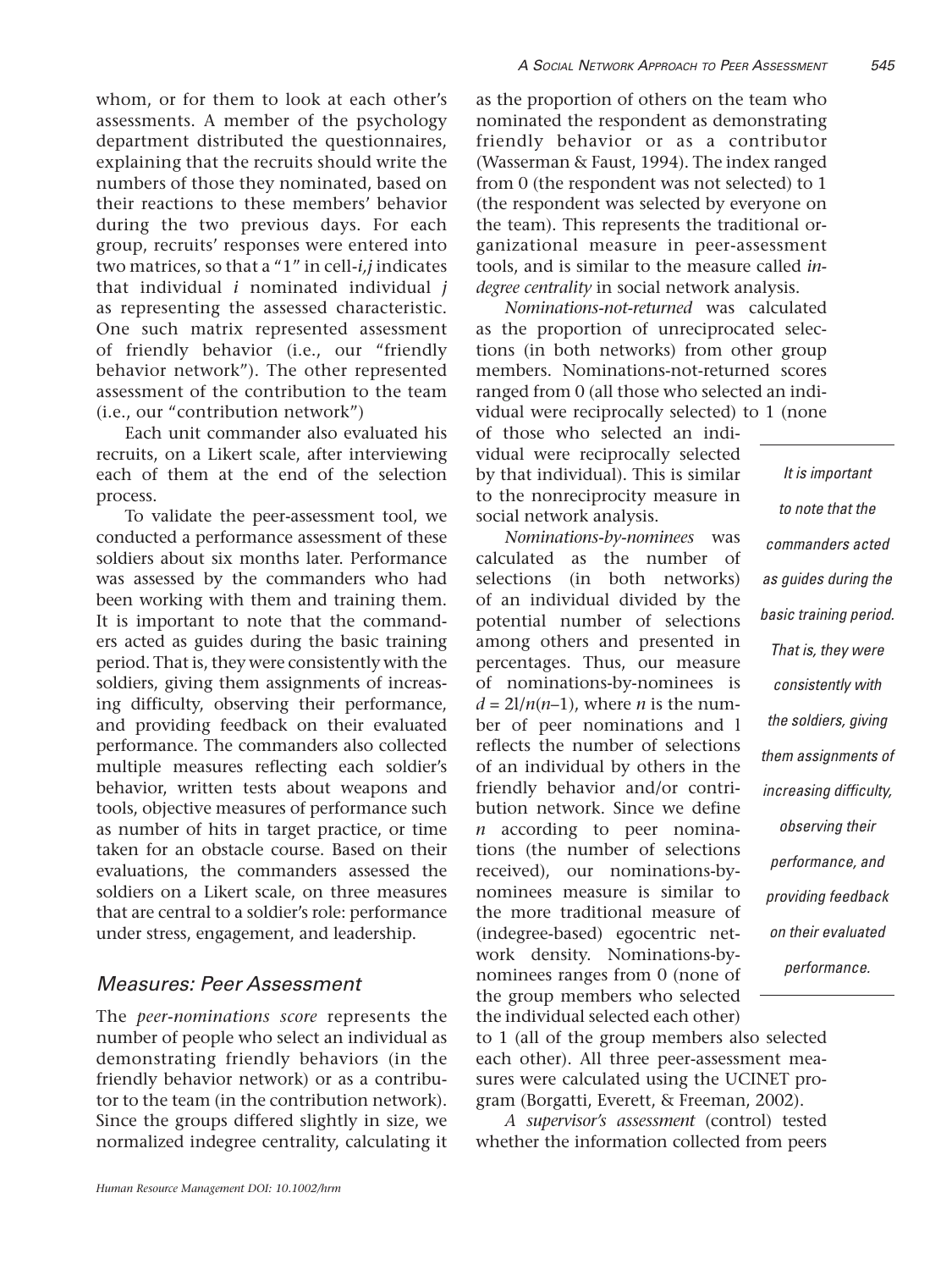during the selection process added to the prediction of future performance beyond the traditional, subjective top-down assessment of a single supervisor. Our control derived from the assessment of a commander of the unit who interviewed each soldier during the selection process in order to evaluate the soldier's suitability for the unit. It is important to note that the supervisor's assessment was conducted at the end of the selection process in parallel to the peer assessment (and six months prior to the assessment of performance).

*Performance after six months* was assessed by two to four direct commanders of each soldier for about half a year (after the

The ability to command is an important component of a soldier's performance. Many potential leaders are required for the success of a military unit, for which reason all soldiers are given formal leadership training, and leadership performance is evaluated by their commanders

selection) and were familiar with the soldiers' performance (they had also monitored, rated, graded, and documented the performance of each soldier over a six-month period). In order to rate performance level, the commanders used a Likert scale, ranging from 1 (very low) to 5 (very high). Evaluations were of three key performance dimensions:

1. *Engagement:* defined as "high levels of activity, initiative, and responsibility" (Dvir, Eden, Avolio, & Shamir, 2002, p. 737). Soldiers need to be committed and highly motivated toward developing fighting skills and abilities. Investing effort in achieving this goal in the first six months of military training is a key element of success and is very evident to their commanders. The commanders collected information about engagement behaviors for each soldier. For example, engaged soldiers are more likely to volunteer for tasks in their free time that demand extra effort

(e.g., carrying/being in charge of special equipment such as communication equipment, heavy machine guns, etc.). Performance of such extracurricular tasks is documented. Summarizing such indicators of engagement informed commanders' ratings of each soldier on the five-point Likert scale.

- 2. *Performance under stress:* stressful, threatening, or demanding situations can be conducive to a decrease in performance (Driskell & Salas, 1991, 1996). The soldier's role in a combat unit is difficult, comprising mental and physical challenges in extreme conditions "that may result in extensive . . . physical, psychological, or material consequences. . . ." (Hannah, Uhl-Bien, Avolio, & Cavarretta, 2009, p. 898). Soldiers' ability to perform under such stress and in life-threatening conditions is essential, which is why military training is intentionally stressful and demanding (Luria & Torjman, 2009), enabling commanders to evaluate performance in different stressful circumstances. For example, shooting ability and accuracy is measured over six months by counting the number of direct hits in shooting practices, under varying levels of stress. The level of accuracy of shooting would not decrease much in stressful exercises if the soldiers performed well under stress.
- 3. *Leadership:* a mechanism of interpersonal influence over subordinates (e.g., Yukl, 2002). The ability to command is an important component of a soldier's performance. Many potential leaders are required for the success of a military unit, for which reason all soldiers are given formal leadership training, and leadership performance is evaluated by their commanders. For example, each soldier is assigned as "soldier on duty" for several days of the basic training period. This role includes responsibility for maintaining a department schedule defined by the commanders. It also includes managing departmental logistic duties and tasks, and the division of jobs among the soldiers (guard duty, kitchen duties, etc.). The commanders monitor how well these tasks are accomplished by the department soldiers.

In our study, the unit commanders were unaware of the research teams' hypotheses, of candidates' scores of half a year earlier, and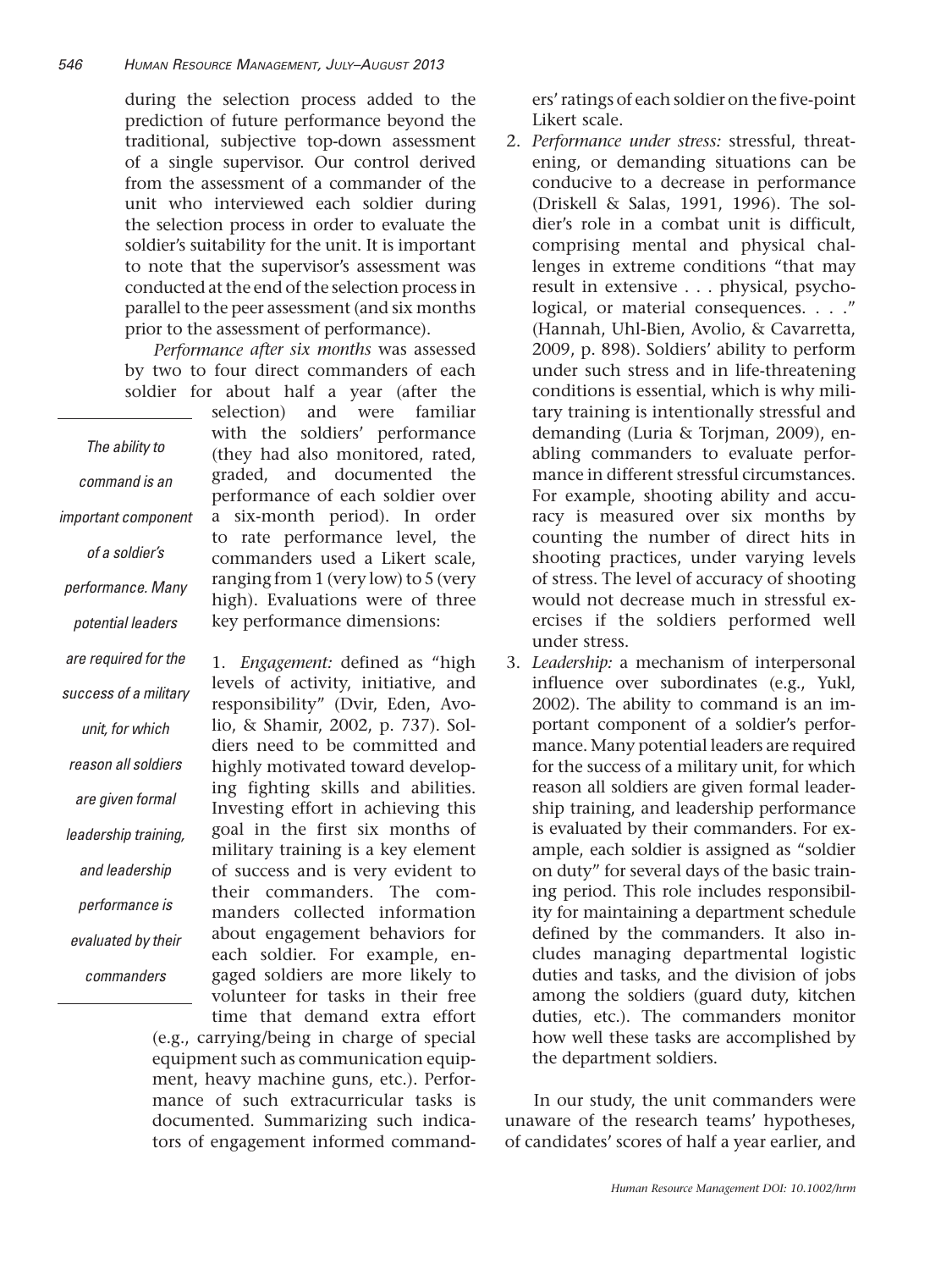of other commanders' ratings of the soldiers' performance. In order to assess inter-rater agreement among these observers, we used a special Intra-class Correlation known as ICC [1,k] (see Shrout & Fleiss, 1979, for a similar procedure). This form of ICC is adjusted for varying numbers of raters for different participants. The average ICC  $(1, k)$  assessment was .829 for engagement, .873 for leadership, and .819 for performance under stress, indicating good agreement among raters. The mean of the ratings of all observers was used to calculate interdependent performance scores.

#### **Results**

Means, standard deviations, and correlations among variables are presented in Table I. Correlations among peer assessment measures (peer nominations, nominations-bynominees, nominations-not-returned) of the two assessed networks (friendly behavior and contribution) are not high (average  $= .36$ ), suggesting that these are two discrete domains of assessment. Furthermore, correlations among these measures within each network are even smaller (average = .225 for friendly behavior and .275 for contribution), demonstrating that the three measures also measure properties specific to each network.

We found that supervisors' assessment of soldiers during the selection (interview score) was related to the peer-nomination score on both dimensions, as well as to the nominations-by-nominees score on the friendly behavior network, but we found no significant relationship between supervisors' assessment of the soldiers during selection and the soldiers' performance half a year later. We did, however, find some significant relationships among peer-assessment measures in the selection and the soldiers' performance half a year later.

The significant correlations of network measures with performance suggest that these measures may add to prediction of future performance. However, in order to determine if any of these measures predicts performance better than others, especially in regard to peer nominations, we tested

our hypotheses in a combined, hierarchical linear model (HLM), which included all of the predictors. HLM is suitable for testing relations when individual data are nested within groups (Bryk & Raudenbush, 1992). With three dependent variables (engagement, leadership, and performance under stress) and two assessment dimensions (contribution and friendly behavior), we ran six regressions, each regression predicting a dependent variable from one network.

The results of the HLM analysis, presented in Table II for the friendly behavior network and Table III for the contribution network, support our hypotheses, but only for one specific network and dimension. Hypothesis 1 suggested that the peer-nominations score would be related to future performance. As shown in Table III, there was only weak support for this hypothesis, since the score was only related to engagement, and only in the contribution-to-the-group assessment. Neither of the other dimensions (performance under stress and leadership) was significantly related with peer nominations in either of the assessed networks.

Hypothesis 2 was that nominationsnot-returned would predict performance. As shown in Table II, nominations-notreturned did not correlate significantly with any of the three dimensions of performance (engagement, leadership, and performance under stress) in the friendly behavior network, after controlling for peer-nominations score and all other variables. This was the only measure significantly related to centrality in the friendly-behavior network. On the other hand, it was not significantly related to performance in contribution-to-the-group assessment (see Table III).

Hypothesis 3 suggested that the nominations-by-nominees score would add to the prediction of performance. As shown in Table III, nominations-by-nominees significantly predicted engagement and performance under stress after controlling for supervisors' evaluation, peer-nominations, and nominations-not-returned scores in the contribution to the group assessment network, but did not predict performance in the friendly behavior network (see Table II). In sum, there was support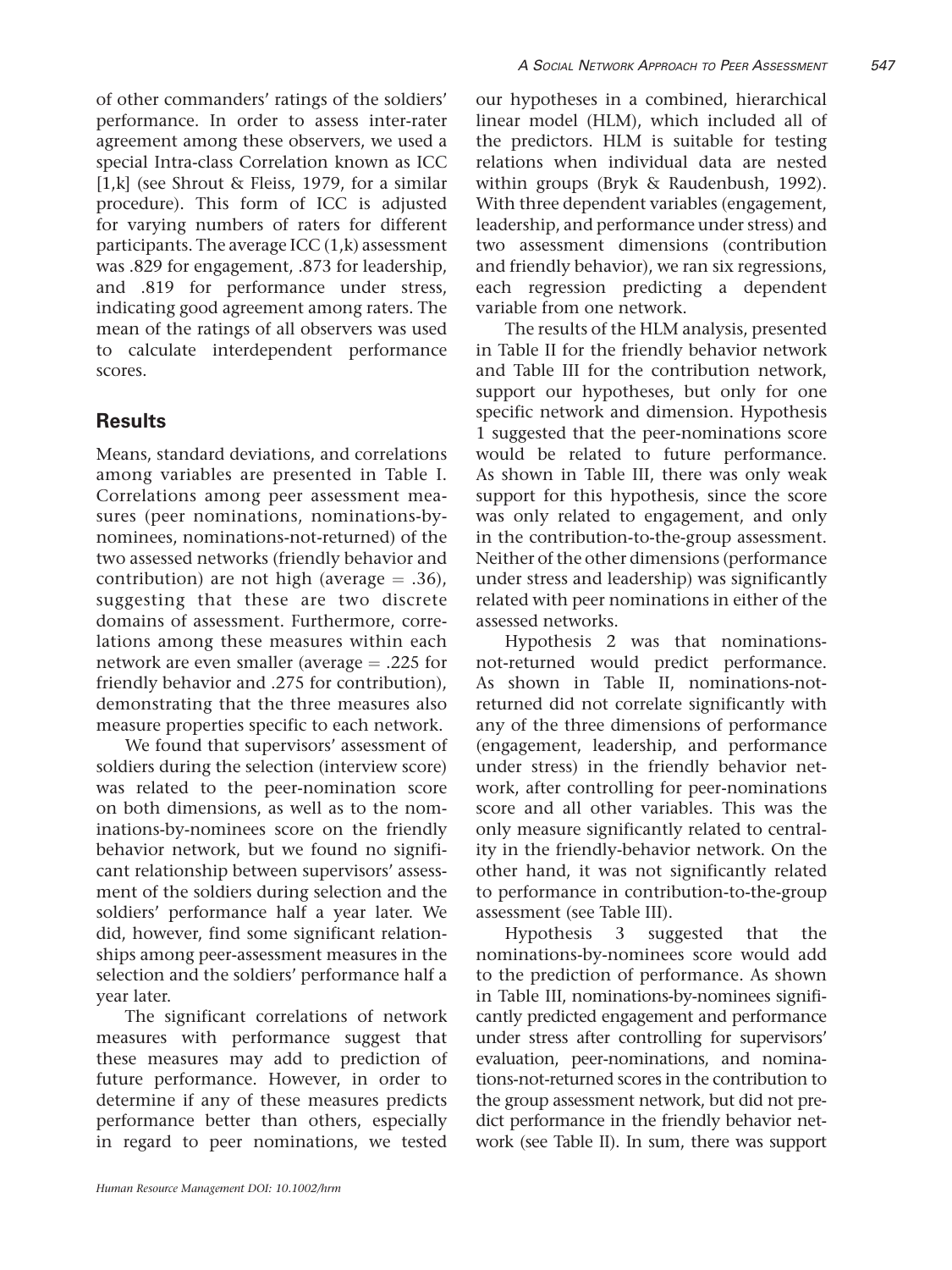| TABLE I                                                                                                                           | <b>Means, Standard Deviations, and Intercorrelations Among Variables</b> |                   |           |                |           |          |        |           |           |                |
|-----------------------------------------------------------------------------------------------------------------------------------|--------------------------------------------------------------------------|-------------------|-----------|----------------|-----------|----------|--------|-----------|-----------|----------------|
|                                                                                                                                   |                                                                          | $\mathbf{\Omega}$ | S         | 4              | ပ         | ဖ        | ↖      | 8         | თ         | $\overline{a}$ |
| 1. Peer nominations-FB                                                                                                            |                                                                          |                   |           |                |           |          |        |           |           |                |
| 2. Peer nominations-<br>Contribution                                                                                              | $-665***$                                                                |                   |           |                |           |          |        |           |           |                |
| 3. Nominations-by-<br>nominees-FB                                                                                                 | $.243***$                                                                | .108              |           |                |           |          |        |           |           |                |
| nominees-Contribution<br>4. Nominations-by-                                                                                       | $.422***$                                                                | $.382***$         | $.225***$ |                |           |          |        |           |           |                |
| 5. Nominations-not-<br>$returned - FB$                                                                                            | $.381***$                                                                | $.297***$         | .053      | $\frac{8}{10}$ |           |          |        |           |           |                |
| returned-Contribution<br>6. Nominations-not-                                                                                      | $.180**$                                                                 | $.386***$         | .063      | .059           | $**191$ . |          |        |           |           |                |
| 7. Interview                                                                                                                      | $.234***$                                                                | $.202**$          | $**194*$  | .059           | .092      | .105     |        |           |           |                |
| 8. Engagement                                                                                                                     | .109                                                                     | $.227**$          | $-.069$   | $.254**$       | $.274**$  | .005     | $-060$ |           |           |                |
| 9. Stress Performance                                                                                                             | .044                                                                     | .147              | $-0.078$  | $.195*$        | $.242**$  | $-0.011$ | .032   | $-668***$ |           |                |
| 10. Leadership                                                                                                                    | .130                                                                     | $.176*$           | $-107$    | .120           | $.226**$  | .095     | .120   | $.531***$ | $-676***$ |                |
| ⋜                                                                                                                                 | 249                                                                      | 249               | 249       | 249            | 249       | 249      | 249    | 132       | 132       | 132            |
| Mean                                                                                                                              | .214                                                                     | .213              | 17.80     | 12.31          | $-447$    | 515      | 69.88  | 3.879     | 3.923     | 3.498          |
| S <sub>S</sub>                                                                                                                    | .154                                                                     | <b>.199</b>       | 22.79     | 18.36          | 342       | 378      | 14.79  | .918      | .807      | .992           |
| Notes: FB = friendship behavior network; Contribution = contribution to the group network.<br>$*p < .05, **p < .01, **p < .001$ . |                                                                          |                   |           |                |           |          |        |           |           |                |

*Human Resource Management DOI: 10.1002/hrm*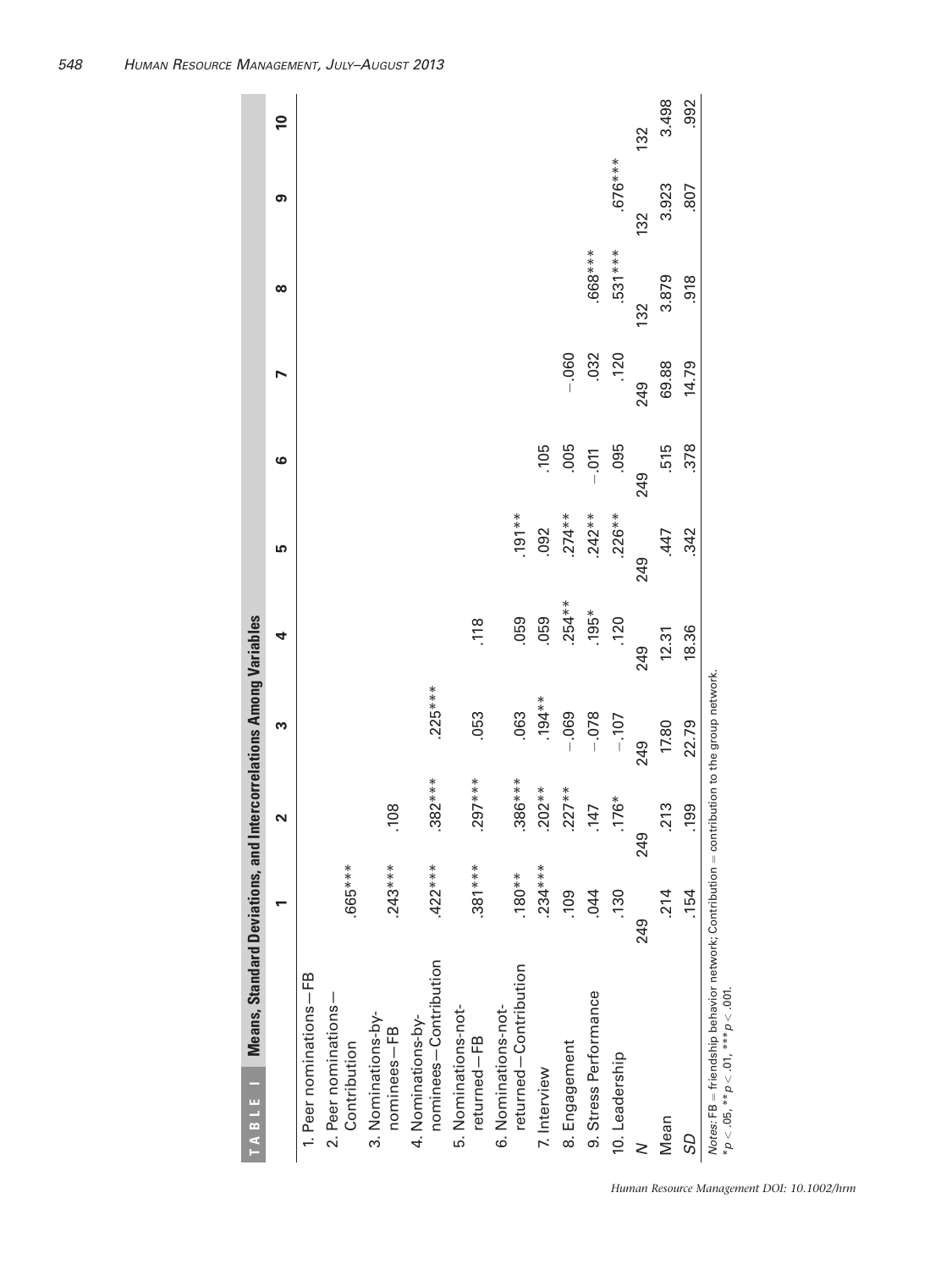| E<br><b>TABLE</b>  | Hierarchical Linear Modeling Analysis Predicting Performance From Indicators of the Friendship Behavior Network |            |               |             |                          |               |             |            |                |
|--------------------|-----------------------------------------------------------------------------------------------------------------|------------|---------------|-------------|--------------------------|---------------|-------------|------------|----------------|
|                    |                                                                                                                 | Leadership |               |             | Performance Under Stress |               |             | Engagement |                |
| Variable           | Coefficient                                                                                                     | 핒<br>ၯ     | <b>TRatio</b> | Coefficient | 55                       | <b>TRatio</b> | Coefficient | 55         | <b>T</b> Ratio |
| Level 2            |                                                                                                                 |            |               |             |                          |               |             |            |                |
| Intercept          | $3.220***$                                                                                                      | .194       | 16.54         | $3.72***$   | .164                     | 22.636        | $3.562***$  | .184       | 19.271         |
| Level <sub>1</sub> |                                                                                                                 |            |               |             |                          |               |             |            |                |
| Interview          | .0003                                                                                                           | .008       | .039          | $-0.004$    | .006                     | $-.720$       | $-.012$     | .006       | $-1.739$       |
| Peer nominations   | .345                                                                                                            | .594       | 581           | $-0.84$     | 479                      | $-17$         | .198        | 525        | 378            |
| Nominations-by-    |                                                                                                                 |            |               |             |                          |               |             |            |                |
| nominees           | $-0.004$                                                                                                        | .003       | $-1.372$      | $-.002$     | .002                     | $-815$        | $-0.001$    | .003       | $-.637$        |
| Nominations-       |                                                                                                                 |            |               |             |                          |               |             |            |                |
| not-returned       | .639*                                                                                                           | .295       | 2.164         | $.601*$     | 23                       | 2.53          | $.717**$    | 26         | 2.758          |

| と とうこうこうりょう ちょこう りろく                                               |                  |
|--------------------------------------------------------------------|------------------|
|                                                                    |                  |
|                                                                    |                  |
|                                                                    |                  |
|                                                                    |                  |
| s: Level 1: $n = 132$ , Level 2: $n = 18$ , Interview = supervisor | $\ddot{*}$<br>i, |
|                                                                    |                  |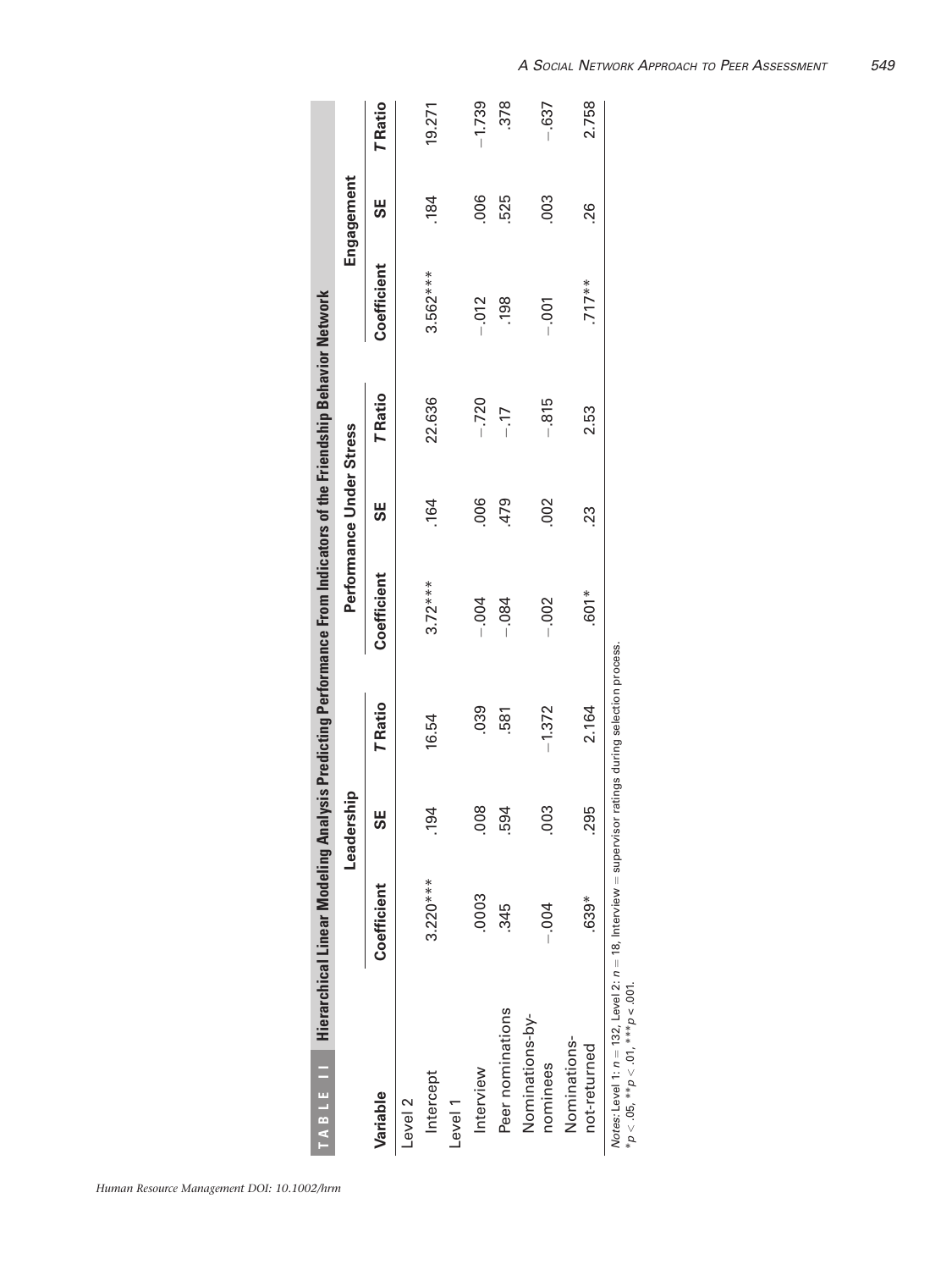|                                                                                                          |             | Leadership     |                |             | Performance Under Stress |                |             | Engagement |               |
|----------------------------------------------------------------------------------------------------------|-------------|----------------|----------------|-------------|--------------------------|----------------|-------------|------------|---------------|
| Variable                                                                                                 | Coefficient | 56             | <b>T</b> Ratio | Coefficient | 56                       | <b>T</b> Ratio | Coefficient | 56         | <b>TRatio</b> |
| Level 2                                                                                                  |             |                |                |             |                          |                |             |            |               |
| Intercept                                                                                                | $3.173***$  | .193           | 16.433         | $3.762***$  | .166                     | 22.66          | $3.634***$  | .179       | 20.226        |
| Level <sub>1</sub>                                                                                       |             |                |                |             |                          |                |             |            |               |
| Interview                                                                                                | $-0.001$    | .008           | $-0.9$         | $-0.05$     | $-0.06$                  | $-0.867$       | $-.128$     | 006        | $-1.917$      |
| Peer nominations                                                                                         | .611        | .486           | 1.257          | 504         | 372                      | 1.357          | $894*$      | 407        | 2.196         |
| Nominations-by-<br>nominees                                                                              | 004         | 56<br>ă        | .995           | $009*$      | 003                      | 2.331          | $.009*$     | 004        | 2.249         |
| Nominations-<br>not-returned                                                                             | .142        | 5<br><u>رى</u> | .518           | $-.202$     | .219                     | $-0.926$       | $-.216$     | 239        | $-0.906$      |
| Notes: Level 1: $n = 132$ , Level 2: $n = 18$ , Interview = supervisor ratings during selection process. |             |                |                |             |                          |                |             |            |               |

= supervisor ratings during selection process. ī. ر<del>د</del> נ<br>ת Ĭ.  $*p < .05$ ,  $** p < .001$ .  $* p < 05$ ,  $* * p < 001$ .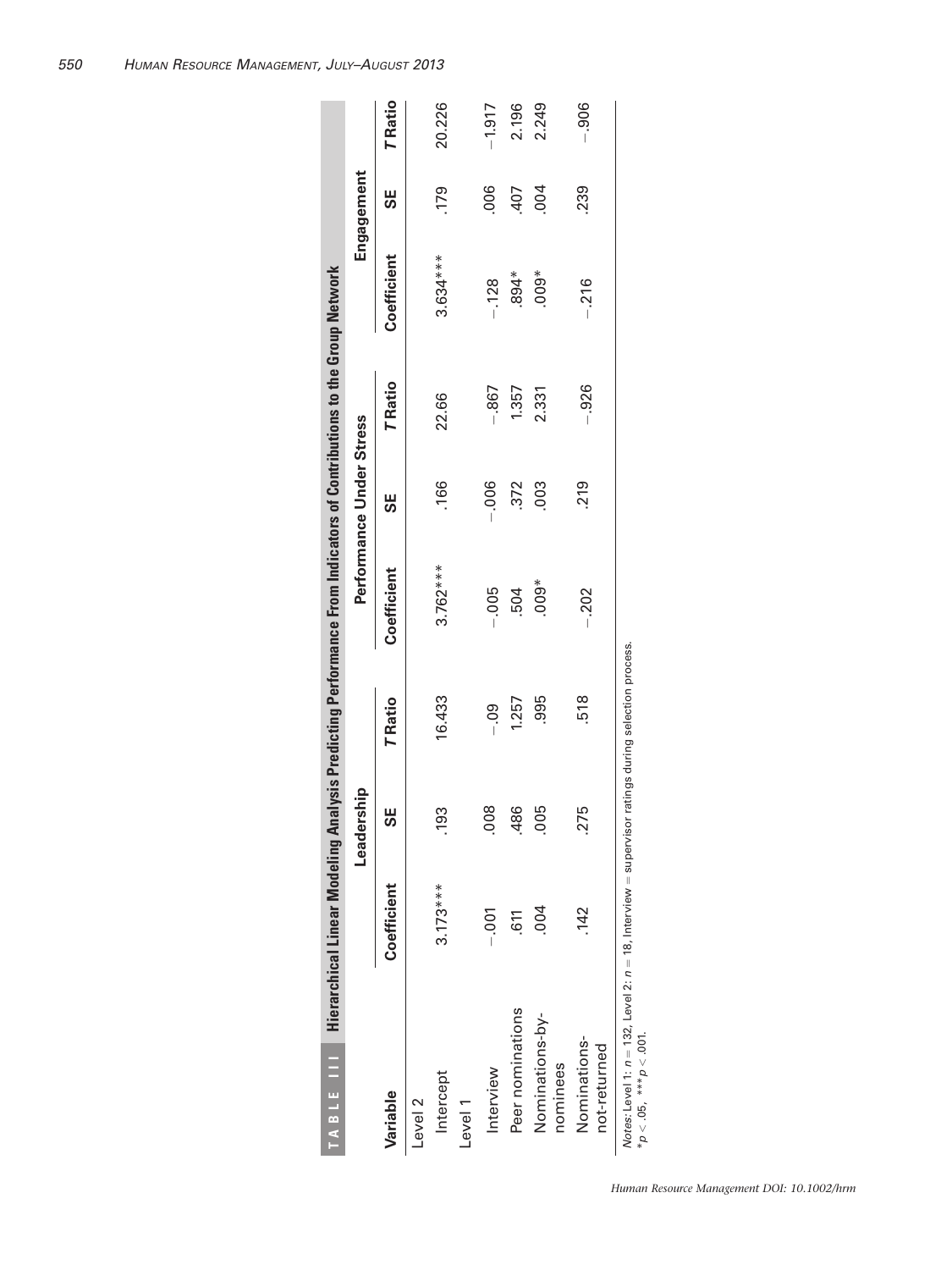for Hypothesis 3 in the contribution network but not in the friendly behavior network.

#### **Discussion**

The aim of this study was to test the contribution of additional network analytic measures examining hierarchy to the predictive validity of peer assessment. Longitudinally, we found that nominations-by-nominees was the best predictor of performance in the peerassessment network of instrumental contribution to the group on the dimensions of engagement and performance under stress, but not in leadership. On the other hand, nominations-not-returned was the only measure to predict performance in the peerassessment network of friendly behavior (for all three dimensions). The peer-nominations score, the only measure traditionally used in peer assessment, was found to be a valid predictor of performance (together with nominations-by-nominees), but only in assessment of contribution to the group and only for engagement. It was also found to relate to supervisors' assessment during the selection process (see Table IV). Thus, it seems that nominations-by-nominees and nominationsnot-returned do in fact improve prediction of performance, and were found to be better predictors of performance than traditional assessment measures such as peer nominations and supervisors' assessment. It also appears that supervisors react to the number of peer nominations but not to other indicators that have higher predictive validity.

We found that peer nominations predicted performance only in regard to contribution to group assessment together with nominationsby-nominees. It is possible that this is due to the complexity of assessing contribution to the group (versus friendly behavior), and that for such more complex assessments multiple measures are needed. We think that peer nominations only predicted engagement (and not performance under stress or leadership) because of the theoretical proximity of contribution to the group and engagement, and that highly engaged individuals (i.e., those demonstrating high levels of activity and responsible behavior) are prototypical contributors to the group. Measuring three different dimensions of performance that are relevant to work settings and distinct from each other (i.e., engagement, performance under stress, and leadership) provided the first empirical results about what exactly peer-assessment measures can predict. Many human resource practices aim to achieve a higher level of these dimensions of performance, and this study's contribution is the provision of empirical evidence concerning which peer-assessment measures are related to each of these dimensions.

In regard to the more complex measures and future performance, we found that for each assessed network (friendly behavior, contribution to the group), only one of these measures is valid in prediction of performance (i.e., validity of peer-assessment measures depends on the content of the dimension assessed). Although we hypothesized that nominationsnot-returned and nominationsby-nominees would be valid predictors for instrumental and expressive assessment networks alike, it appears that a different, content-related logic operates for each network.

The distinction between the two assessments used in this study (friendly behavior and contribution) is aligned with the distinction between instrumental and expressive network ties in the literature (see Fombrun, 1982; Ibarra, 1992, 1993), a recurring categorization of how individuals perceive others (Asch, 1946; Bales, 1950; Fiske et al., 2007; Slater, 1955). Apparently, this fundamental categorization was not considered in analyzing human resource practices. It is possible that practices varying from selection of potential employees to their assessment and

It seems that nominations-bynominees and nominations-notreturned do in fact improve prediction of performance, and were found to be better predictors of performance than traditional assessment measures such as peer nominations and supervisors' assessment.

development may be different when separating instrumental and expressive content. We found no discussion of the effects of assessment content on network measures, and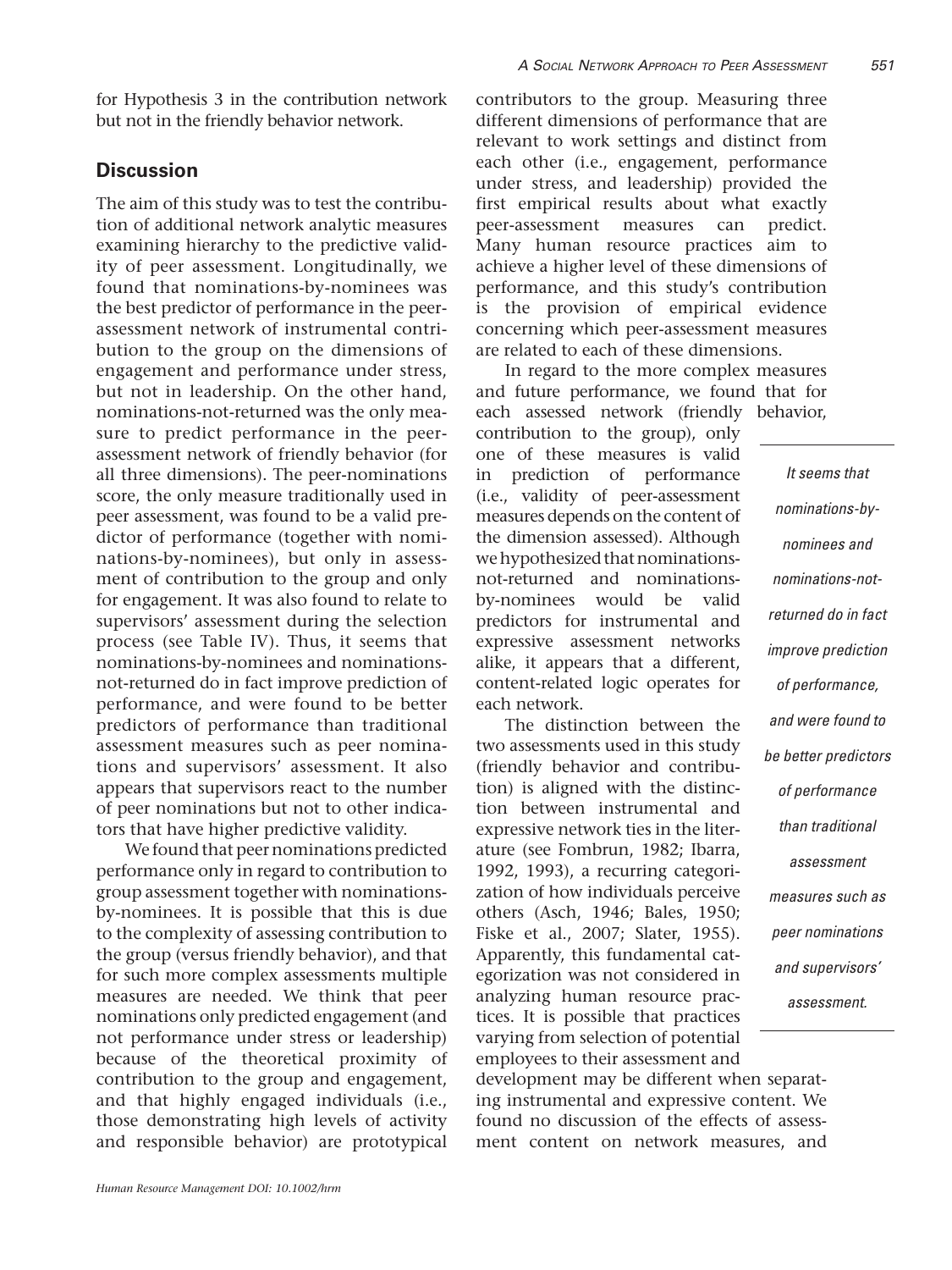Summary of Results: Network Indicators for Future Performance—Friendship Behaviors and Contribution to the Group Assessment Networks **TABLE IV Summary of Results: Network Indicators for Future Performance—Friendship Behaviors and Contribution to the Group Assessment Networks** Nominations-not-returned Friendship Behavior Network Nominations-not-returned Nominations-not-returned Nominations-not-returned Leadership **Engagement Performance Under Stress Leadership** Performance Under Stress Nominations-by-nominees Nominations-not-returned Nominations-by-nominees Nominations-by-nominees Nominations-by-nominees Nominations-not-returned Engagement Peer nominations Contribution to the Group Network Peer nominations Contribution to the Group Network Friendship Behavior Network ABLE IV

therefore can only rely on other bodies of literature that differentiate among these aspects.

It is possible that the difference between predictors of performance in instrumental and emotional assessment networks derives from the prototype being assessed. We believe that the difficulty of assessing others on a prototype and the complexity of evaluation may influence categorization. Rosch and Mervis (1975) found that not all prototypes are so easily memorized or so informative for guidance. Others (see Kunda, 2002) suggest that prototypical thinking relates to environmental factors such as social complexity. Harrison, Price, Gavin, and Florey (2002) suggested that, in evaluating others, social information processing is affected by two sources of diversity between individuals. Surface diversity reflects visible characteristics that are easily observed and measured (such as age, sex, or race). Deep-level diversity is less apparent and includes personality traits and values, as well as attitudes, preferences, and beliefs (see also Harrison, Price, & Bell, 1998). We suggest that the instrumental contribution to groupdimension assessment involves more complex, deep-level prototypes; hence, there is greater need for evaluation of experts/prototypical members within a group (i.e., nominees). Conversely, the expressive prototype is less complex and would not require consulting with others in regard to assessment. The dyadic comparison between pairs (nominations-notreturned) captures those of the group who behave more expressively than their peers. The paired comparisons among members of a group clearly identify those that behaved in a friendly manner (i.e., the highly expressive prototypical members).

The dyadic measure of nominations-notreturned points to group members assessed as those that behaved in a friendly manner in the selection and therefore are likely to receive support from others who view them as friends. Over time, they may even receive more support from others because they are more likely to build social ties with others. This suggests that prototypicality high scores on the different indicators derived from the assessment network—is not only related to performance due to group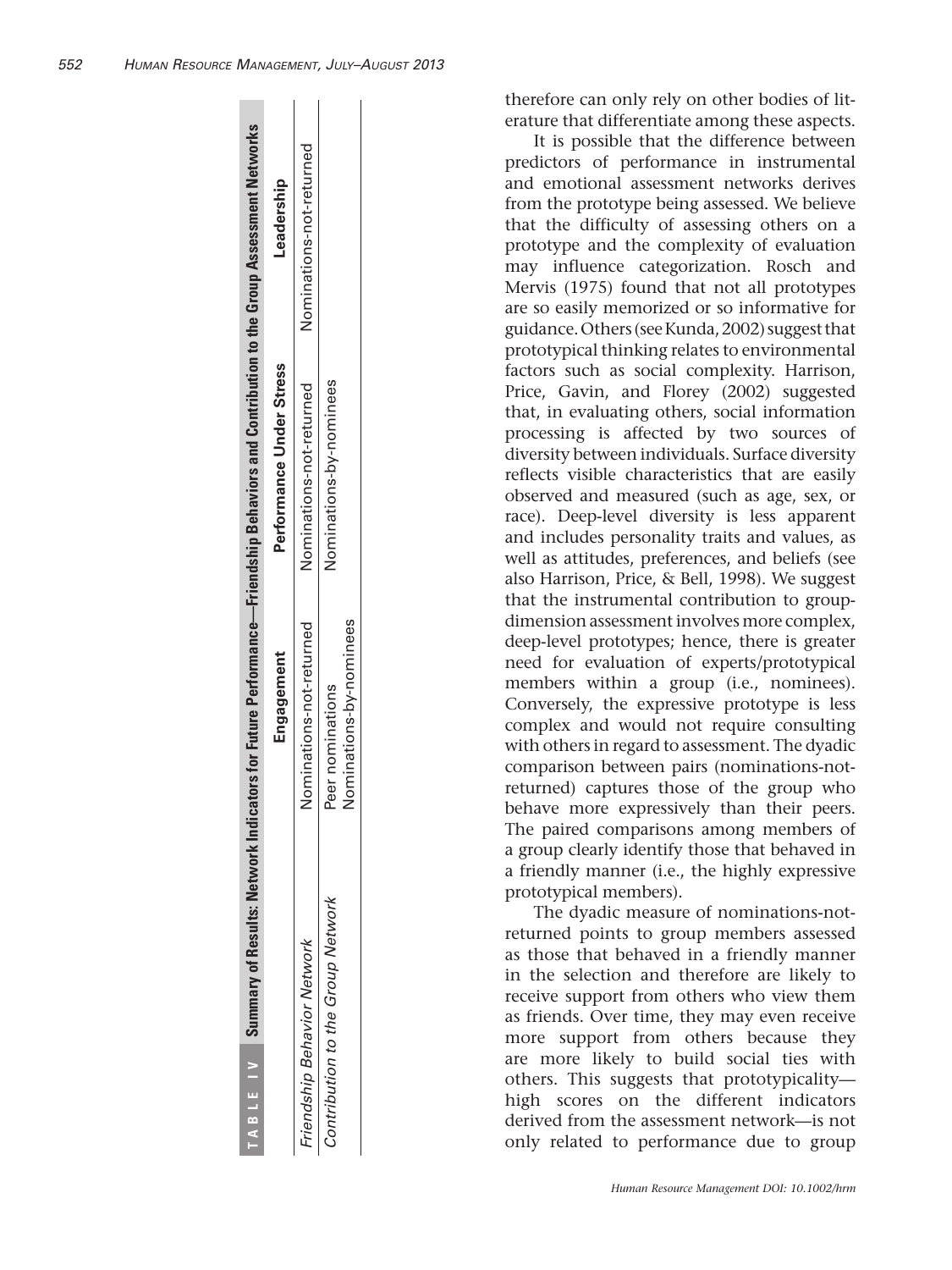hierarchy but also because it becomes an actual resource. In other words, individuals behaving prototypically may ultimately acquire social capital (i.e., the "ability to secure benefits through membership in networks and other social structures"; Portes, 1998, p. 8). It is possible that group members displaying prototypical behavior will achieve social support that is less available to less prototypical members, and will perform better due to their accumulated social capital.2 Thus, social capital may develop after selection of prototypical members and mediate the relationship between prototypicality and future performance.

We also found that while nominationsnot-returned in the friendly behavior network predicted all three dimensions of performance (engagement, performance under stress, and leadership), nominations-by-nominees predicted two out of the three measures in contribution to group assessment but did not predict leadership performance. The fact that a dyadic (as opposed to triadic) hierarchy measure reflects leadership is entirely consistent with research findings that the hierarchical structure of emergent leadership in the military is primarily dyadic (Kalish & Luria, 2013).

In our review of peer assessment studies, we found none that integrate the social cognition that occurs during peer assessment with assessment outcomes and measures. Peer assessment can be explained by social identity and self-categorization theories (Tajfel & Turner, 1979; Turner et al., 1987), providing a bridge between applied practices of human resource and social theories. We believe that peer appraisal is an element of real life that can be studied and tested in order to improve social theories. Great advantages can be derived from deeper theoretical understanding of peer-assessment procedures. As seen in this study, theoretical understanding can lead to new indicators for improving predictive validity.

Our results demonstrate that to enhance predictive validity (at least in this sample), the measure traditionally used in peer assessment (peer nominations) should be supplemented with the more complex measures of nominations-not-returned and

nominations-by-nominees. Logically, these more complex measures convey significant information about the hierarchy of the prototypicality gradient, and hence of the peer-assessment network. We also found that supervisors' assessments are mostly correlated with peer-nomination scores (calculated on the basis of the peer-assessment data). Our results indicate that the predictive validity of peer assessment can only be improved by using a different calculation of the data collected during the traditional peer-assessment procedures, and that these improvements will add to the prediction value of supervisory assessments.

Such assessments are also used in organizations for employee development (Farh, Cannella, & Bedeian, 1991). Developmental evaluations are based on feedback (Brett & Atwater, 2001). Peer-assessment scores (peer nominations) were assigned in order to identify areas of performance that needed improvement. It is possible that returned nominationsby-nominees provide additional information that enhances an individual's understanding of his or her performance in the group. Our results show improved predictive validity of the proposed measures, which is of the utmost importance for such

feedback-based practices. More accurate ratings in human-resource feedback processes lead to increased trust and are even linked to organizational effectiveness outcomes (Bettenhausen & Fedor, 1997; Drenth, 1998; Farh et al., 1991). According to Drenth (1998), lack of accuracy in rating scores damages the fairness perception of employees.

Our results demonstrate that not all dimensions of assessment relate similarly to future performance, so that different measures may be valid for different dimensions of assessment. By means of three measures of assessment (peer nominations, nominations-by-nominees, and nominationsnot-returned), practitioners can test which measures are most relevant to each assessed

Our results demonstrate that not all dimensions of assessment relate similarly to future performance, so that different measures may be valid for different dimensions of assessment.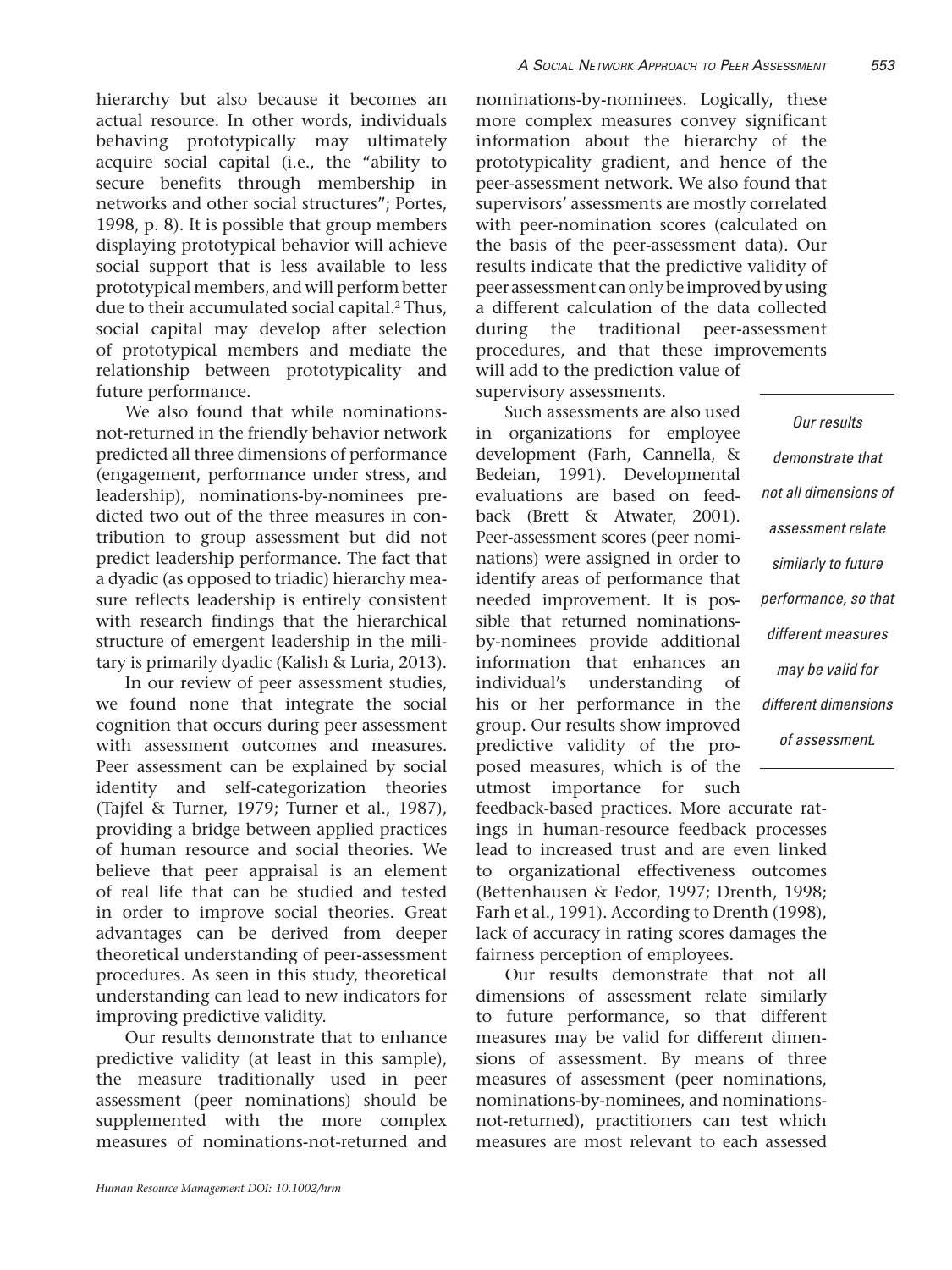dimension. Hence, due to a simple validation process, practitioners can use the most appropriate measures and improve the accuracy of their assessment scores. In our study, we recommended that the military human resource practitioner should use the nominations-not-returned measure to calculate the friendly-behaviors assessment, and the nominations-by-nominees measure to calculate the contribution assessment.

We note the limitation of using only top-down assessment of the dependent variable, and suggest that future research should employ objective measures as the dependent variables, as well as, where possible, multiple sources of evaluation.

Our results may also be applied to manager training and development programs, a key element of which is creating a mechanism for obtaining information that managers do not otherwise receive about aspects of their behavior (London & Smither, 1995; Waldman, Atwater, & Antonioni, 1998). Our results demonstrate that manager assessments are correlated with traditional peer-nomination scores, and not with the more complex measures (nominationsnot-returned and nominationsby-nominees). Thus, managers seem to only note dimensions of performance captured by the peer nominations, rather than noticing more valid information revealed by the more complex measures. This is aligned with studies by Janicik and Larrick (2005) who demonstrated that accurate perception of networks, especially of more complex network structures, is not intuitive but can be learned. We suggest that managers should be

trained to analyze data about employees based on complex measures of peer assessment for this purpose. Such information was shown in this study to be related to future performance, and therefore should improve managerial decisions regarding subordinates.

Finally, it is important to note that our peer-assessment process was based on a fixed number of nominations. We suggest that the complex measures tested in this study should also apply to assessment processes based on an unlimited number of nominations. Since our measures tap into the hierarchical structure

of the prototypicality gradient, they should be relatively independent of respondents' freedom to nominate as many others as they wish.3 However, based on the literature of prototypicality discussed in this study, we do find it advantageous to fix the number of nominations, since nominating a small number would allow every participant to point to those who fit the prototype exceptionally well, thereby making assessment easier and, hence, reduce errors of assessment.

# Limitations

One limitation of this study is the unique sample of 18-year-old male soldiers. As a selected group from a specific culture with relatively similar backgrounds, this is a homogeneous sample that makes it possible to control for potential intervening variables, but also limits the generalizability of the findings. Previous studies (Dvir et al., 2002; Shamir, Zakay, Breinin, & Popper, 1998) discussed the similarities between civilian and military contexts, so we do not anticipate that the results will be dependent on the sample. Future research should extend the examination of these network measures to nonmilitary settings.

A second limitation is related to conducting peer assessment within a real-life selection process. The process may have biased individuals' responses to surveys due to social desirability. Despite this limitation, meta-analytic findings suggest that while social desirability does play a role in personnel selection, it is "not a pervasive problem as had been anticipated by IO psychologists" (Ones, Viswesvaran, & Reiss, 1996, p. 660). Future research should test the contribution of these network measures to ongoing organizational assessment, both in terms of their validity and the value of the additional information to feedback and improvement based on the measurement.

A third limitation is that cross-sectional design precluded the possibility of determining causality. Although the design was longitudinal, used terms such as predictive validity, and hypothesized that peer-assessment measures can predict performance, it is important to note that, because this is far from being a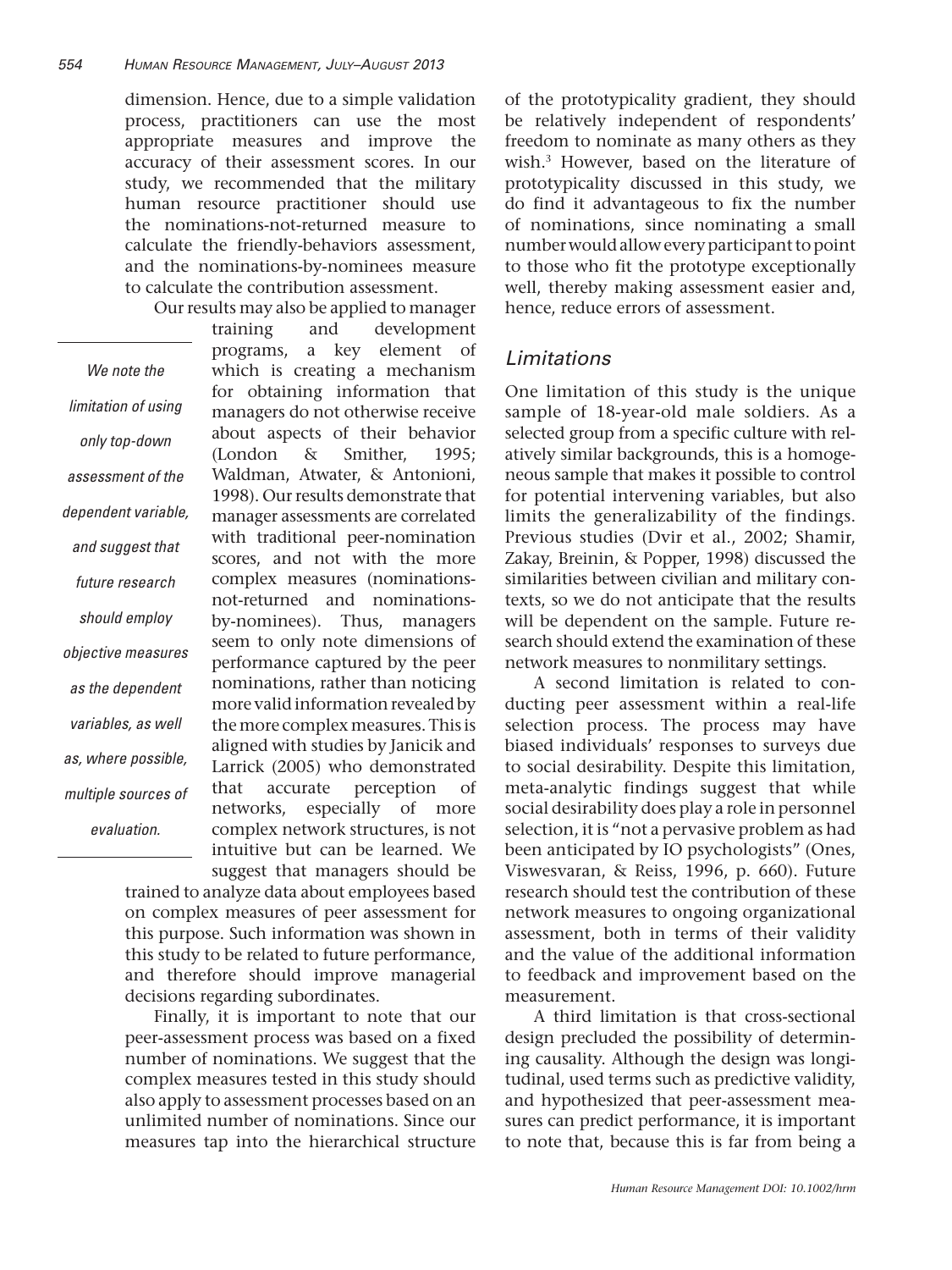controlled experiment, we cannot conclude that high scores in peer assessment are conducive to better performance.

Our criteria for examining the predictive validity of our measures were based on commanders' assessment of the soldiers' performance during their basic training. This measure has advantages over regular supervisory assessment in civil organizations because the commanders consistently monitor soldiers' performance during basic training and use multiple objective tests in their evaluations, as explained in the Method section. Furthermore, each soldier was assessed by several commanders, with high reliability between their evaluations. There are, however, criticisms in the literature of the classic supervisory-based assessment, which has been shown to be less valid than peer assessment (Kane & Lawler, 1978). Although the commanders' assessment has many advantages over the classic supervisors' assessment measurement in civil organizations, we note the limitation of using only top-down assessment of the dependent variable, and suggest that future research should employ objective measures as the dependent variables, as well as, where possible, multiple sources of evaluation.

# Future Research Agenda

Our results show that performance is predicted by structural characteristics of an individual's position in the assessment network. Future research should investigate personal characteristics such as traits and predispositions of individuals who are nominated but do not return nominations, and of those who are nominated by nominees (Kalish & Robins, 2006; Klein, Lim, Saltz, & Mayer, 2004). We suggest that future studies should also compare multidimensional feedbacks, including nominations-by-nominees, nominationsnot-returned, and peer nominations, with the current single-dimension feedback based only on peer nominations. Such studies should also test validity and accuracy of unlimited nominations for peer-assessment processes. Adding an independent measure of prototypicality to peer-nomination measurements may provide further support for our theoretical explanation.

Our results indicate that different networks follow different paths of logic (Rank, Robins, & Pattison, 2010). For some, such as the friendly behavior assessment, future performance is related to nominations-not-returned; for others, such as contribution assessment, future performance is related to nominationsby-nominees. Assessments and network studies should therefore consider the assessed dimension and the "structural logic" applicable to each network individually.

#### **Acknowledgments**

We wish to thank the anonymous reviewers for their comments and feedback during the review process, which improved our manuscript considerably. We also wish to thank Major Miriam Weinstein and Allon Kahanaor for their support in executing this research.

#### **Notes**

- 1. We note that there could be multiple hierarchies of prototypicality, in which different individuals choose prototypical members based on different norms. The deviating norms should add noise to the peer-assessment measure regardless of what calculations are used. Positive correlations between the peer-assessment measure and future performance in this and previous studies indicate that the phenomenon is infrequent.
- 2. An alternative explanation to the relationship between our measures and performance is that the measures tap social capital rather than prototypicality. However, in this setting, it is unlikely that any participant had higher social capital during the selection because of the short period in which these group members worked together, and their isolation from other social networks. Thus, in this specific "field laboratory," peer ratings would not have been influenced by social capital.
- 3. Our measures are logically similar to those that examine hierarchy and power in networks with unlimited nominations. The nominations-notreturned measure is similar to Krackhardt's (1994) measures of least-upper-boundedness, while the nominations-by-nominees measure is similar to Bonacich's (1987) power.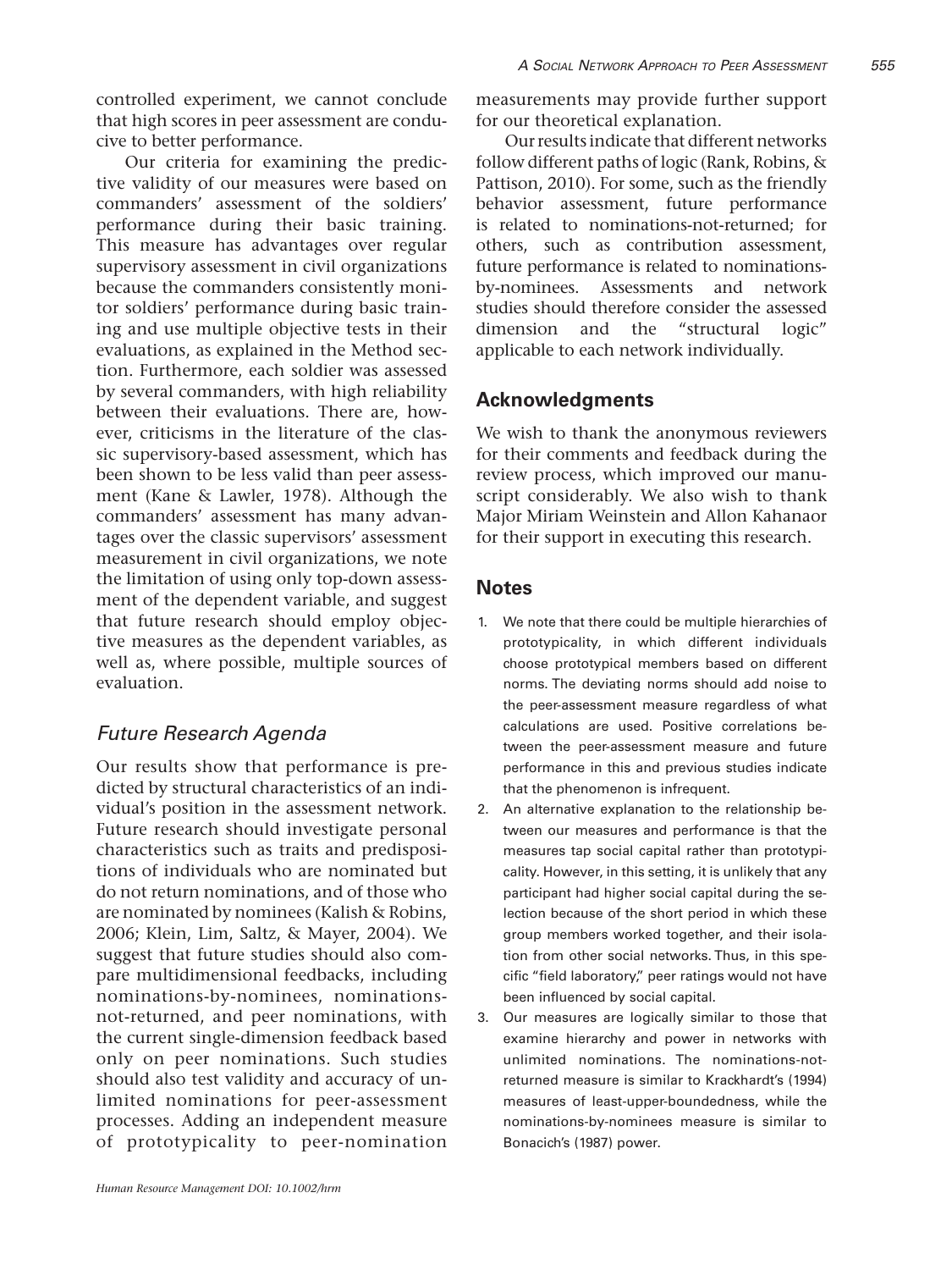**GIL LURIA** is a senior lecturer in the faculty of social welfare and health sciences in the Department of Human Services at the University of Haifa. He conducts research on organizational climate, leadership, stress, and organizational interventions. He received his PhD from the Faculty of Management at the Technion—Israel Institute of Technology. His studies have been published in scientific and professional journals, and adopted by practitioners in a number of organizations. His recent work focuses on social network analysis, employee performance, and behavior in organizations, with an emphasis on safety and service quality.

**YUVAL KALISH** is a lecturer in the Leon Recanati Graduate School of Business Administration at Tel Aviv University. He received his PhD from the Department of Psychology at the University of Melbourne. His research, which has been published in scientific and professional journals, focuses on social networks and individual attributes, mathematical models of social networks, leadership, and leadership emergence. His recent work focuses on negative and ambivalent relationships and on the interplay among social networks, context, and individual psychological attributes.

# **References**

- Allen, T. J., & Cohen, S. I. (1969). Information flow in research and development laboratories. Administrative Science Quarterly, 14, 12–19.
- Ancona, D., & Caldwell, D. F. (1992). Bridging the boundary: External activity and performance in organizational teams. Administrative Science Quarterly, 37, 634–665.
- Arthur, W., Jr., Day, E. A., McNelly, T. L., & Edens, P. S. (2003). A meta-analysis of the criterionrelated validity of assessment center dimensions. Personnel Psychology, 56, 125–154.
- Asch, S. E. (1946). Forming impressions of personality. Journal of Abnormal Social Psychology, 41, 258–290.
- Bales, R. F. (1950). Interaction process analysis: A method for the study of small groups. Reading, MA: Addison-Wesley.
- Beehr, T. A., Ivanitskaya, L., Hansen, C. P., Erofeev, D., & Gudanowski, D. M. (2001). Evaluation of 360 degree feedback ratings: Relationships with each other and with performance and selection predictors. Journal of Organizational Behavior, 22, 775–788.
- Bettenhausen, K. L., & Fedor, D. B. (1997). Peer and upward appraisals: A comparison of their benefits and problems. Group Organization Management, 22, 236–263.
- Bonacich, P. (1987). Power and centrality: A family of measures. American Journal of Sociology, 92, 1170–1182.
- Borgatti, S. P., Everett, M. G., & Freeman, L. C. (2002). UCINET for Windows: Software for social network analysis. Lexington, KY: Analytic Technologies.
- Borman, W. C. (1974). The rating of individuals in organizations: An alternative approach. Organizational Behavior and Human Performance, 12, 105–124.
- Brass, D. J., & Burkhardt, M. E. (1993). Potential power and power use: An investigation of structure and behavior. Academy of Management Journal, 36, 441–470.
- Brett, J. F., & Atwater, L. E. (2001). 360° feedback: Accuracy, reactions, and perceptions of usefulness. Journal of Applied Psychology, 85, 930–942.
- Brewer, M. B., & Harasty, A. S. (1996). Seeing groups as entities: The role of perceiver motivation. In E. T. Higgins & R. M. Sorrentino (Eds.), Handbook of motivation and cognition, Vol. 3: The interpersonal context (pp. 347–370). New York, NY: Guilford.
- Brown, D. J., & Lord, R. G. (2001). Leadership and perceiver cognition: Moving beyond first order constructs. In M. London (Ed.), How people evaluate others in organizations (pp. 181–202). Mahwah, NJ: Lawrence Erlbaum.
- Bryk, A. S., & Raudenbush, S. W. (1992) Hierarchical linear models: Applications and data analysis methods. Newbury Park, CA: Sage.
- Burt, R. S. (1992). Structural holes: The social structure of competition. Cambridge, MA: Harvard University Press.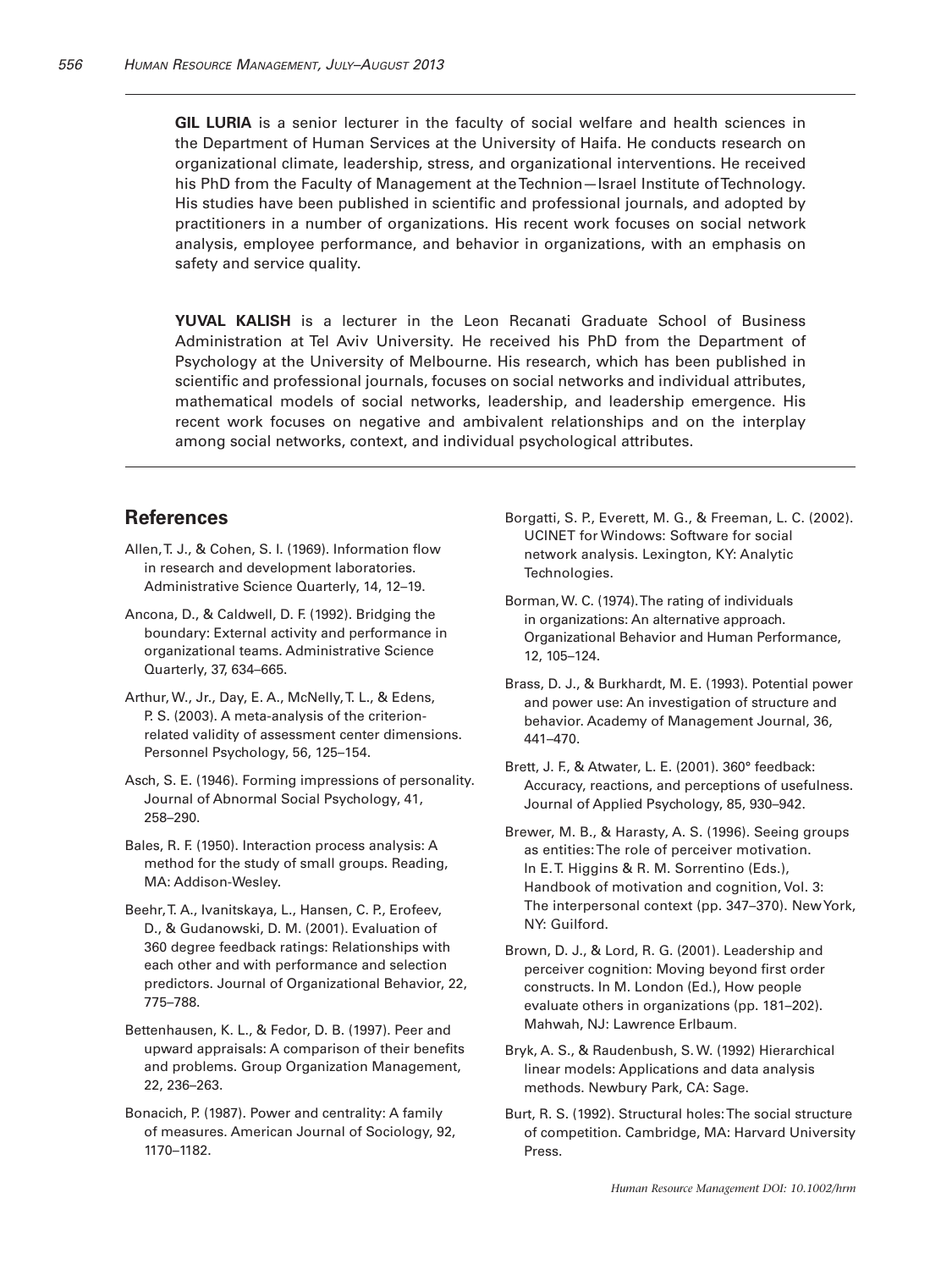Campbell, D. T. (1958). Common fate, similarity, and other indices of the status of aggregates of persons as social entities. Behavioral Science, 3, 14–25.

Casciaro, T., & Lobo, M. S. (2008). When competence is irrelevant: The role of interpersonal affect in taskrelated ties. Administrative Science Quarterly, 53, 655–684.

Cialdini, R. B. (2001). Influence: Science and practice (4th ed.). Boston, MA: Allyn & Bacon.

Colarelli, S. M., & Boos, A. L. (1992). Sociometric and ability-based assignment to work groups: Some implications for personnel selection. Journal of Organizational Behavior, 13, 187–196.

Drenth, P. J. D. (1998). Personnel appraisal. In P. J. D. Drenth, H. Thierry, & C. J. de Wolff (Ed.), Handbook of organizational psychology: Personnel psychology (pp. 59–88). East Sussex, UK: Psychology Press.

Driskell, J. E., & Salas, E. (1991). Group decision making under stress. Journal of Applied Psychology, 76, 473–478.

Driskell, J. E., & Salas, E. (1996). Stress and human performance. Mahwah, NJ: Lawrence Erlbaum.

Dvir, T., Eden, D., Avolio, B. J., & Shamir, B. (2002). Impact of transformational leadership on follower development and performance: A field experiment. Academy of Management Journal, 45, 735–744.

Eden, D., & Leviatan, U. (1975). Implicit leadership theory as a determinant of factor structure underlying supervisory behavior scales. Journal of Applied Psychology, 60, 736–741.

Epitropaki, O., & Martin, R. (2004). Implicit leadership theories in applied settings: Factor structure, generalizability, and stability over time. Journal of Applied Psychology, 89, 293–310.

Farh, J. L., Cannella, A. A., Jr., & Bedeian, A. G. (1991). Peer rating: The impact of purpose on rating quality and user acceptance. Group & Organization Management, 16, 367–386.

Festinger, L. (1957). A theory of cognitive dissonance. Stanford, CA: Stanford University Press.

Fiske, S. T., Cuddy, A. J. C., & Glick, P. (2007). Universal dimensions of social cognition: Warmth and competence. Trends in Cognitive Sciences, 11, 77–83.

Fombrun, C. (1982). Environmental trends create new pressures on human resources. Journal of Business Strategy, 3(1), 61–69.

Freeman, L. C. (1992). Filling in the blanks: A theory of cognitive categories and the structure of social affiliation. Social Psychology Quarterly, 55, 118-127.

Gaugler, B. B., Rosenthal, D. B., Thornton, G. C., & Bentson, C. (1987). Meta-analysis of assessment center validity. Journal of Applied Psychology, 72, 493–511.

Geoffrey, B. (1994, November). Leader of the pack. Sales and Marketing Management, pp. 32–38.

Hamilton, D. L., Sherman, S. J., & Lickel, B. (1998). Perceiving social groups: The importance of the entitativity continuum. In C. Sedikides, J. Schopler, & C. A. Insko (Eds.), Intergroup cognition and intergroup behavior (pp. 47–74). Mahwah, NJ: Lawrence Erlbaum.

Hannah, S. T., Uhl-Bien, M., Avolio, B. J., & Cavarretta, F. L. (2009). A framework for examining leadership in extreme contexts. Leadership Quarterly, 20, 897–919.

Hanneman, R. A., & Riddle, M. (2005). Introduction to social network methods. Riverside, CA: University of California, Riverside.

Harrison, D. A., Price, K. H., & Bell, M. P. (1998). Beyond relational demography: Time and the effects of surface- and deep-level diversity on work group cohesion. Academy of Management Journal, 41, 96–107.

Harrison, D. A., Price, K. H., Gavin, J. H., & Florey, A. T. (2002). Time, teams, and task performance: Changing effects of surface- and deep-level diversity on group functioning. Academy of Management Journal, 45, 1029–1045.

Haslam, S. A., Oakes, P. J., McGarty, C., Turner, J. C., & Onorato, S. (1995). Contextual changes in the prototypicality of extreme and moderate outgroup members. European Journal of Social Psychology, 25, 509–530.

Hogg, M. A. (1992). The social psychology of group cohesiveness: From attraction to social identity. London, UK: Harvester Wheatsheaf.

Hogg, M. A. (1993). Group cohesiveness: A critical review and some new directions. European Review of Social Psychology, 4, 85–111.

Hogg, M. A. (2001). A social identity theory of leadership. Personality and Social Psychology Review, 5, 184–200.

Hogg, M. A., Cooper-Shaw, L., & Holzworth, D. W. (1993). Group prototypicality and depersonalized attraction in small interactive groups. Personality and Social Psychology Bulletin, 19, 452–465.

Hogg, M. A., & Hains, S. C. (1998). Friendship and group identification: A new look at the role of cohesiveness in groupthink. European Journal of Social Psychology, 28, 323–341.

Hogg, M. A., & Terry, D. J. (2000). Social identity and selfcategorization processes in organizational contexts. Academy of Management Review, 25, 121–140.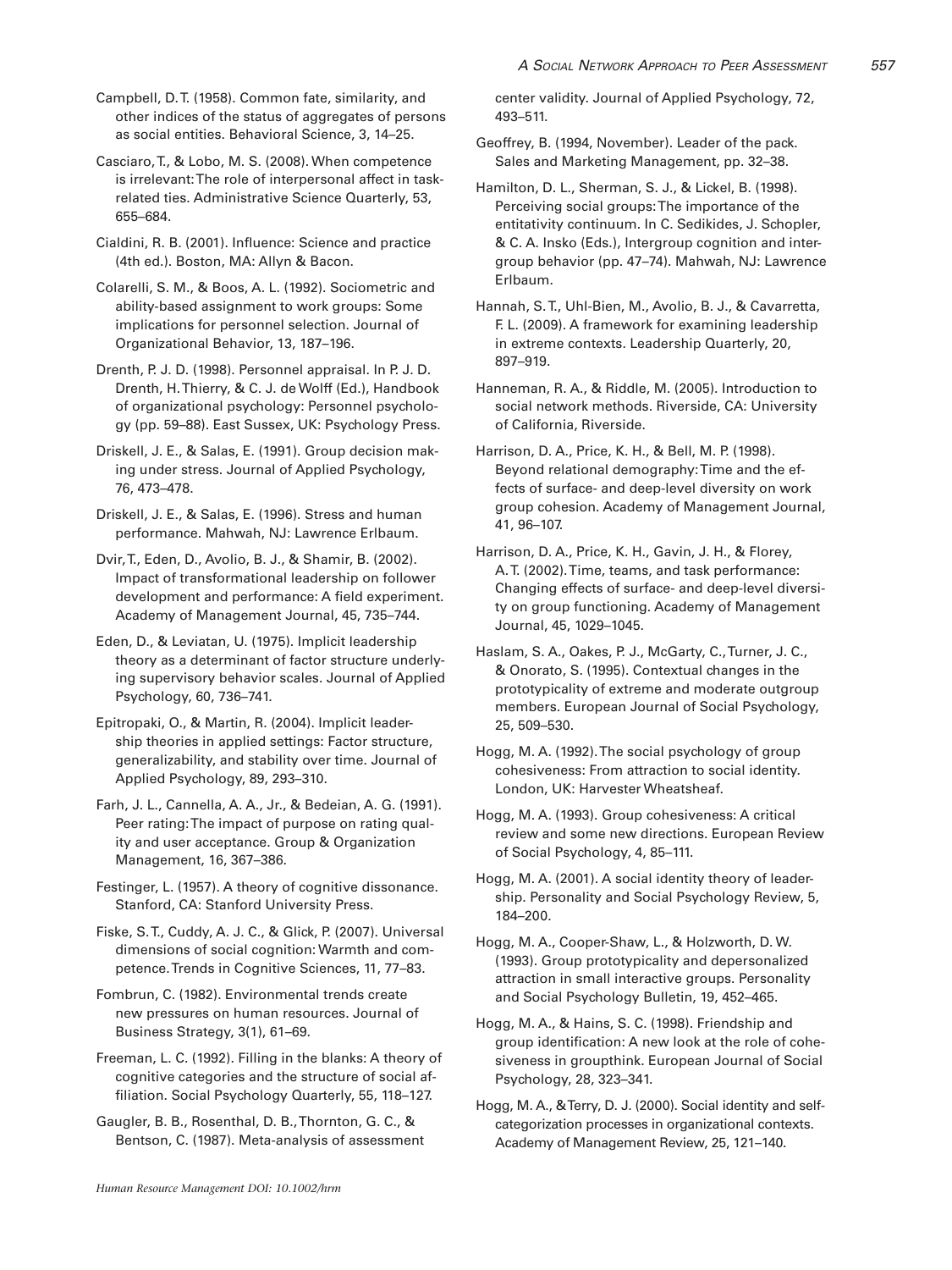558 HUMAN RESOURCE MANAGEMENT, JULY–AUGUST 2013

Hogg, M. A., & Terry, D. J. (2001). Social identity processes in organizational contexts. Philadelphia, PA: Psychology Press.

Hogg, M. A., & van Knippenberg, D. (2003). Social identity and leadership processes in groups. In M. P. Zanna (Ed.), Advances in experimental social psychology (Vol. 35, pp. 1–52). San Diego, CA: Academic Press.

Hornsey, M. J., & Hogg, M. A. (1999). Subgroup differentiation as a response to an overly-inclusive group: A test of optimal distinctiveness theory. European Journal of Social Psychology, 29, 543–550.

Hornsey, M. J., & Hogg, M. A. (2000). Subgroup relations: A comparison of the mutual intergroup differentiation and common ingroup identity models of prejudice reduction. Personality and Social Psychology Bulletin, 26, 242–256.

Ibarra, H. (1992). Homophily and differential returns: Sex differences in network structure and access in an advertising firm. Administrative Science Quarter, 37, 422–447.

Ibarra, H. (1993). Personal networks of women and minorities in management: A conceptual framework. Academy of Management Review, 18, 56–87.

Janicik, G. A., & Larrick, R. P. (2005). Social network schemas and learning of incomplete networks. Journal of Personality and Social Psychology, 88, 348–364.

Kalish, Y., & Luria, G. (2013). Brain, brawn, or optimism? Structure and correlates of emergent military leadership. In D. Lusher, J. Koskinen, & G. Robins (Eds.), Exponential random graph models for social networks: Theories, methods and applications (pp. 226–235). Cambridge, UK: Cambridge University Press.

Kalish, Y., & Robins, G. (2006). Psychological predispositions and network structure: The relationship between individual predispositions, structural holes and network closure. Social Networks, 28, 56–84.

Kane, J. S., & Lawler, E. E., III. (1978). Methods of peer assessment. Psychological Bulletin, 85, 553–586.

Kane, J. S., & Lawler, E. E., III. (1979). Performance appraisal effectiveness: Its assessment, and determinants. In B. M. Staw (Ed.), Research in organizational behavior (pp. 425–478). Greenwich, CT: JAI Press.

Katzenbach, J. R., & Smith, D. K. (1993). The discipline of teams. Harvard Business Review, 71(2), 111–120.

Klagge, J. (1995). 360-degree sociometric feedback for individual and organizational change. Public Administration Quarterly, 19, 352–367.

Klein, K. J., Lim, B.C., Saltz, J. L., & Mayer, D. M. (2004). How do they get there? An examination of the antecedents of centrality in team networks. Academy of Management Journal, 47, 952–963.

Knoke, D. K., & Kuklinski, J. H. (1982). Network analysis. Beverly Hills, CA: Sage.

Krackhardt, D. (1987). Cognitive social structures. Social Networks, 9, 109–134.

Krackhardt, D. (1992). The strength of strong ties. In N. Nohria & R. G. Eccles (Eds.), Networks and organizations: Structure, form and action (pp. 216– 239). Boston, MA: Harvard Business School Press.

Krackhardt, D. (1994). Graph theoretical dimensions of informal organizations. In K. Carley & M. Prietula (Eds.), Computational organizational theory (pp. 89–111). Hillsdale, NJ: Lawrence Erlbaum.

Kram, K. W. (1988). Mentoring at work: Developmental relationships in organizational life. New York, NY: University Press of America.

Kraut, A. I. (1975). Predicting turnover of employees from measured job attitudes. Organizational Behavior and Human Performance, 13, 233–243.

Kunda, Z. (2002). Social cognition: Making sense of people (2nd ed.). Cambridge, MA: The MIT Press.

Lewin, A. Y., & Zwany, A. (1976). Peer nominations: A model, literature critique and a paradigm for research. Personnel Psychology, 29, 423–447.

Leyens, J. P., & Fiske, S. T. (2002). Impression formation: From recitals to symphonie fantastique. In P. G. Devine, D. L. Hamilton, & T. M. Ostrom (Eds.), Social cognition: Impact on social psychology (pp. 39–75). San Diego, CA: Academic Press.

London, M., & Smither, J. W. (1995). Can multisource feedback change perceptions of goal accomplishment, self-evaluations, and performance-related outcomes? Theory-based applications and directions for research. Personnel Psychology, 48, 803–839.

Lord, R. G., Brown, D. J., Harvey, J. L., & Hall, R. J. (2001). Contextual constraints on prototype generation and their multilevel consequences for leadership perceptions. Leadership Quarterly, 12, 311–338.

Lord, R. G., Foti, R. J., & Devader, C. L. (1984). A test of leadership categorization theory—Internal structure, information-processing, and leadership perceptions. Organizational Behavior and Human Performance, 34, 343–378.

Louch, H. (2000). Personal network integration: Transitivity and homophily in strong-tie relations. Social Networks, 22, 45–64.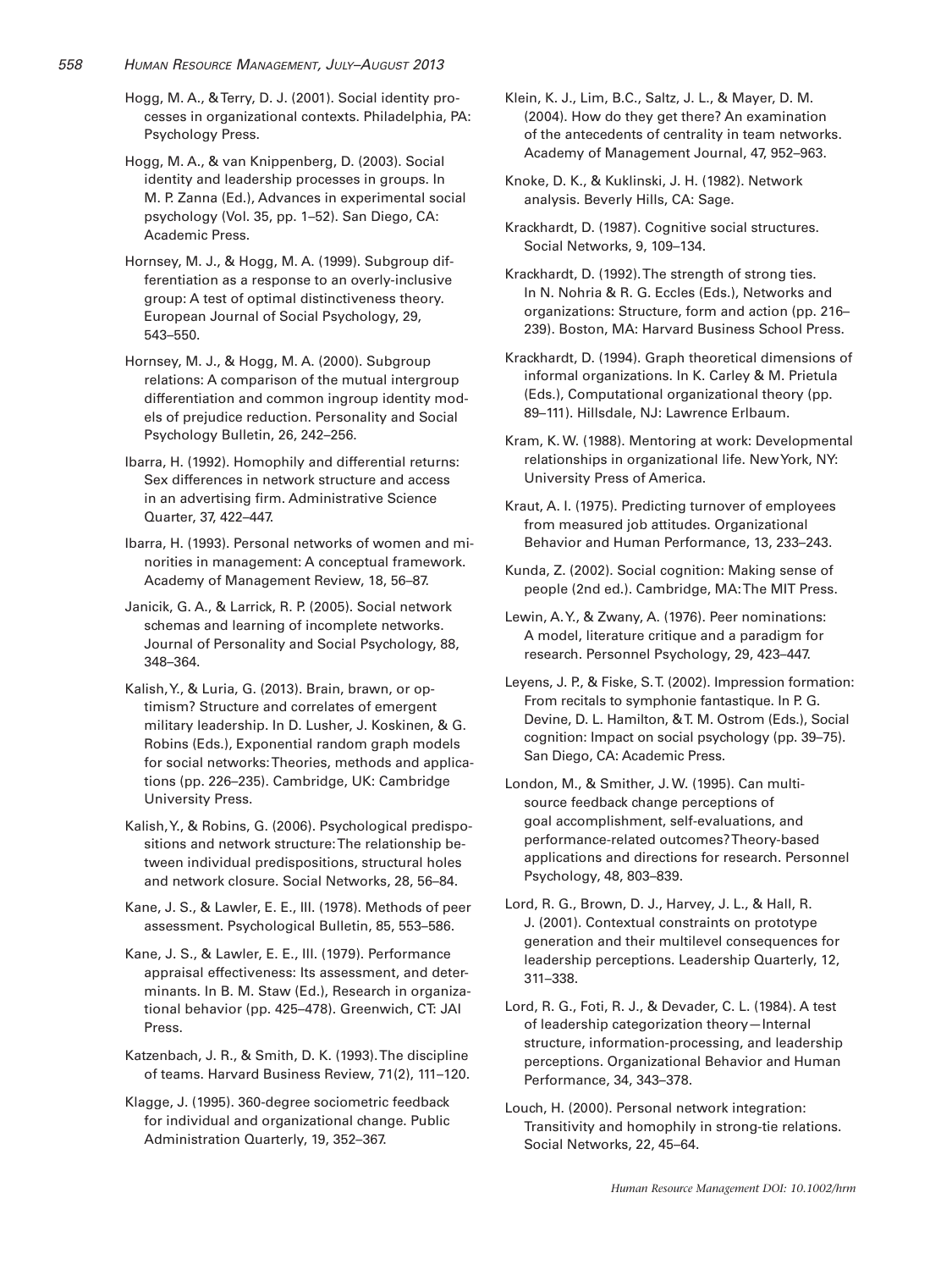Love, K. G. (1981). Comparison of peer assessment methods: Reliability, validity, friendship bias, and user reaction. Journal of Applied Psychology, 66, 451–457.

Luria, G., & Torjman, A. (2009). Resources and coping with stressful events. Journal of Organizational Behavior, 30, 685–707.

Marques, J. M., & Paez, D. (1994). The black sheep effect: Social categorization, rejection of ingroup deviates, and perception of group variability. European Review of Social Psychology, 5, 37–68.

Mayfield, E. C. (1970). Management selection: Buddy nominations revisited. Personnel Psychology, 23, 377–391.

Milliman, J. F., Zawacki, R. A., Norman, C., Powell, L., & Kirksey, J. (1994). Companies evaluate employees from all perspectives. Personnel Journal, 73, 99–103.

Moreno, J. L. (1934). Who shall survive? A new approach to the problem of human interrelations. Washington, DC: Nervous and Mental Disease Pub. Co.

Murphy, K. R., & Cleveland, J. N. (1991). Performance appraisal: An organizational perspective. Needham Heights, MA: Allyn and Baron.

Murray, A. J. (1970). A sociometric approach to organizational analysis. California Management Review, 13, 59–67.

Ones, D. S., Viswesvaran, C., & Reiss, A. D. (1996). Role of social desirability on personality testing of personnel selection: The red herring. Journal of Applied Psychology, 81, 660–679.

Portes, A. (1998). Social capital: Its origins and applications in modern sociology. Annual Review of Sociology, 24, 1–24.

Rank, O., Robins, G., & Pattison, P. (2010). Structural logic of intraorganizational networks. Organization Science, 21, 745–764.

Reagans, R., & Zuckerman, E. (2001). Network, diversity and performance: The social capital of R&D units. Organization Science, 12, 502–517.

Reilly, R. R., & Chao, G. T. (1982). Validity and fairness of some alternative employee selection procedures. Personnel Psychology, 62, 1–62.

Roadman, H. E. (1964). An industrial use of peer ratings. Journal of Applied Psychology, 48, 211–214.

Robins, G., Pattison, P., Kalish, Y., & Lusher, D. (2007). An introduction to exponential random graph (p\*) models for social networks. Social Networks, 29, 173–191.

Rodgers, F. (1992). A team approach to promotions at Rohr Inc. Personnel Journal, 71, 44–47.

Rosch, E. (1978). Principles of categorization. In E. Rosch & B. B. Lloyd (Eds.), Cognition and categorization (pp. 27–48). Hillsdale, NJ: Lawrence Erlbaum.

Rosch, E., & Mervis, C. B. (1975). Family resemblances—Studies in internal structure of categories. Cognitive Psychology, 7, 573–605.

Shamir, B., Zakay, E., Breinin, E., & Popper, M. (1998). Correlates of charismatic leader behavior in military units: Subordinates' attitudes, unit characteristics, and superiors' appraisals of leader performance. Academy of Management Journal, 41, 387–409.

Shore, T. H., Shore, L. M., & Thornton, G. C., III. (1992). Construct validity of self- and peer evaluations of performance dimensions in an assessment center. Journal of Applied Psychology, 77. 42–54.

Shrout, P. E., & Fleiss, J. L. (1979). Intraclass correlations: Uses in assessing rater reliability. Psychological Bulletin, 86, 420–428.

Simmel, G. (1955). Conflict and the web of group affiliations. Glencoe, IL: Free Press.

Slater, P. E. (1955). Role differentiation in small groups. American Sociological Review, 20, 300–310.

Smith, G. M. (1967). Usefulness of peer ratings of personality in educational research. Educational and Psychological Measurement, 27, 967–984.

Tajfel, H., & Turner, J. C. (1979). An integrative theory of intergroup conflict. In W. G. Austin & S. Worchel (Eds.), The social psychology of intergroup relations (pp. 33–47). Montgomery, CA: Brooks/Cole.

Thomas, D. A. (1990). The impact of race on managers' experiences of developmental relationships (mentoring and sponsorship): An intraorganizational study. Journal of Organizational Behavior, 2, 479–492.

Tichy, N. M., Tushman, M. L., & Fombrun, C. (1979). Social network analysis for organizations. Academy of Management Review, 4, 507–519.

Turner, J. C. (1985). Social categorization and the selfconcept: A social cognitive theory of group behavior. In E. J. Lawler (Ed.), Advances in group processes (Vol. 2, pp. 77–122). Greenwich, CT: JAI Press.

Turner, J. C., Hogg, M. A., Oakes, P. J., Reicher, S. D., & Wetherell, M. S. (1987). Rediscovering the social group: A self-categorization theory. Oxford, UK and New York, NY: Basil Blackwell.

Tushman, M., & Scanlan, T. J. (1981). Characteristics and external orientations of boundary spanning individuals. Academy of Management Journal, 24, 83–98.